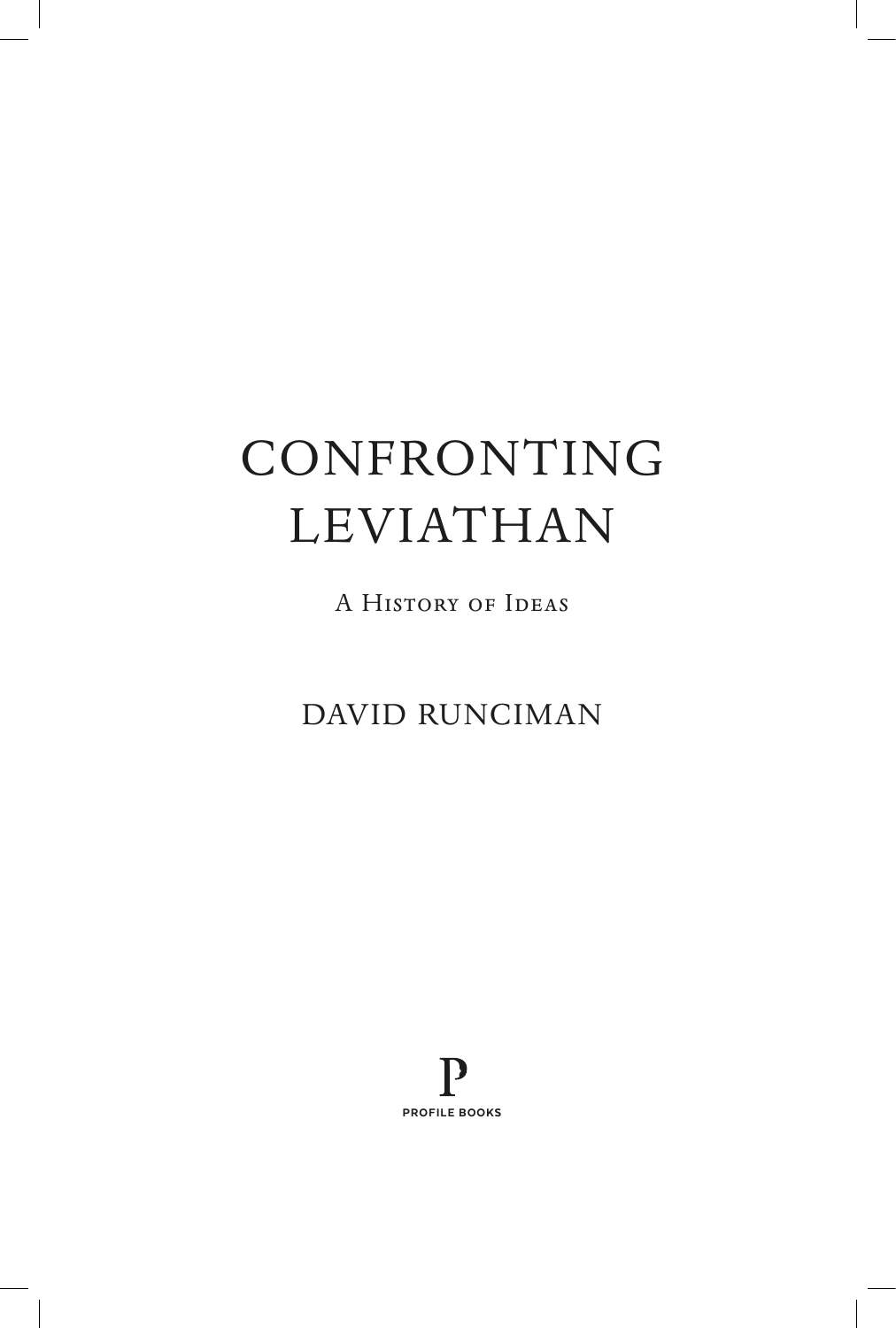First published in Great Britain in 2021 by Profile Books Ltd 29 Cloth Fair London ec1a 7jq *www.profilebooks.com*

In association with



Copyright © David Runciman, 2021

1 3 5 7 9 10 8 6 4 2

Typeset in Dante by MacGuru Ltd Printed and bound in Great Britain by Clays Ltd, Elcograf S.p.A.

The moral right of the author has been asserted.

All rights reserved. Without limiting the rights under copyright reserved above, no part of this publication may be reproduced, stored or introduced into a retrieval system, or transmitted, in any form or by any means (electronic, mechanical, photocopying, recording or otherwise), without the prior written permission of both the copyright owner and the publisher of this book.

A CIP catalogue record for this book is available from the British Library.

ISBN 978 1 78816 782 6 eISBN 978 1 78283 838 8

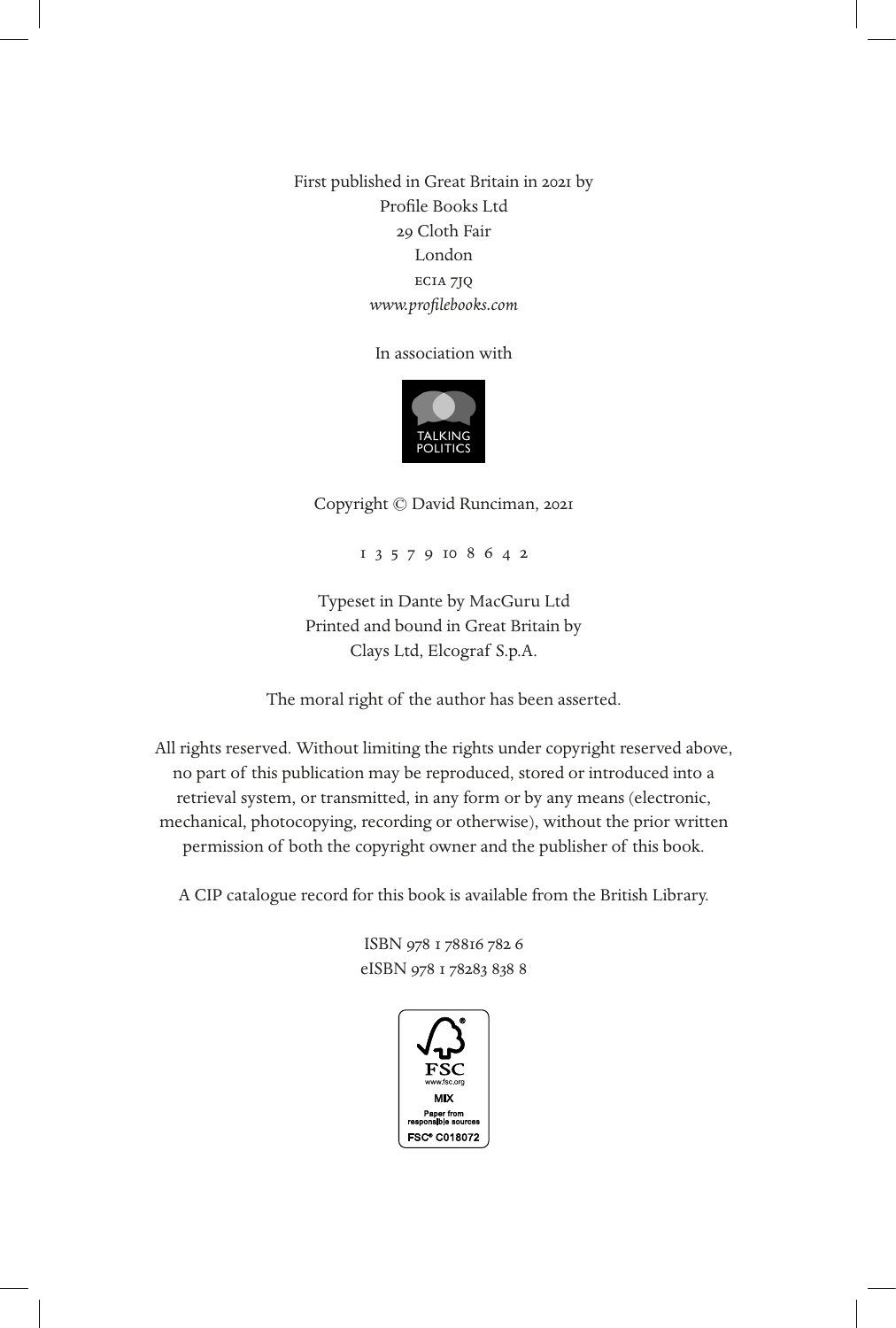## **CONTENTS**

|    | Preface                                                                                              | vii         |
|----|------------------------------------------------------------------------------------------------------|-------------|
| T. | Hobbes on the State<br>Leviathan $(1651)$                                                            | $\mathbf I$ |
|    | 2. Wollstonecraft on Sexual Politics<br>A Vindication of the Rights of Woman (1792)                  | 33          |
| 3. | Constant on Liberty<br>The Liberty of the Ancients Compared to the Liberty of<br>the Moderns' (1819) | 53          |
|    | 4. Tocqueville on Democracy<br>Democracy in America (1835/1840)                                      | 75          |
| 5. | Marx and Engels on Revolution<br>The Communist Manifesto (1848)                                      | 95          |
|    | 6. Gandhi on Self-Rule<br>Hind Swaraj (1909)                                                         | II7         |
| 7. | Weber on Leadership<br>'The Profession and Vocation of Politics' (1919)                              | 137         |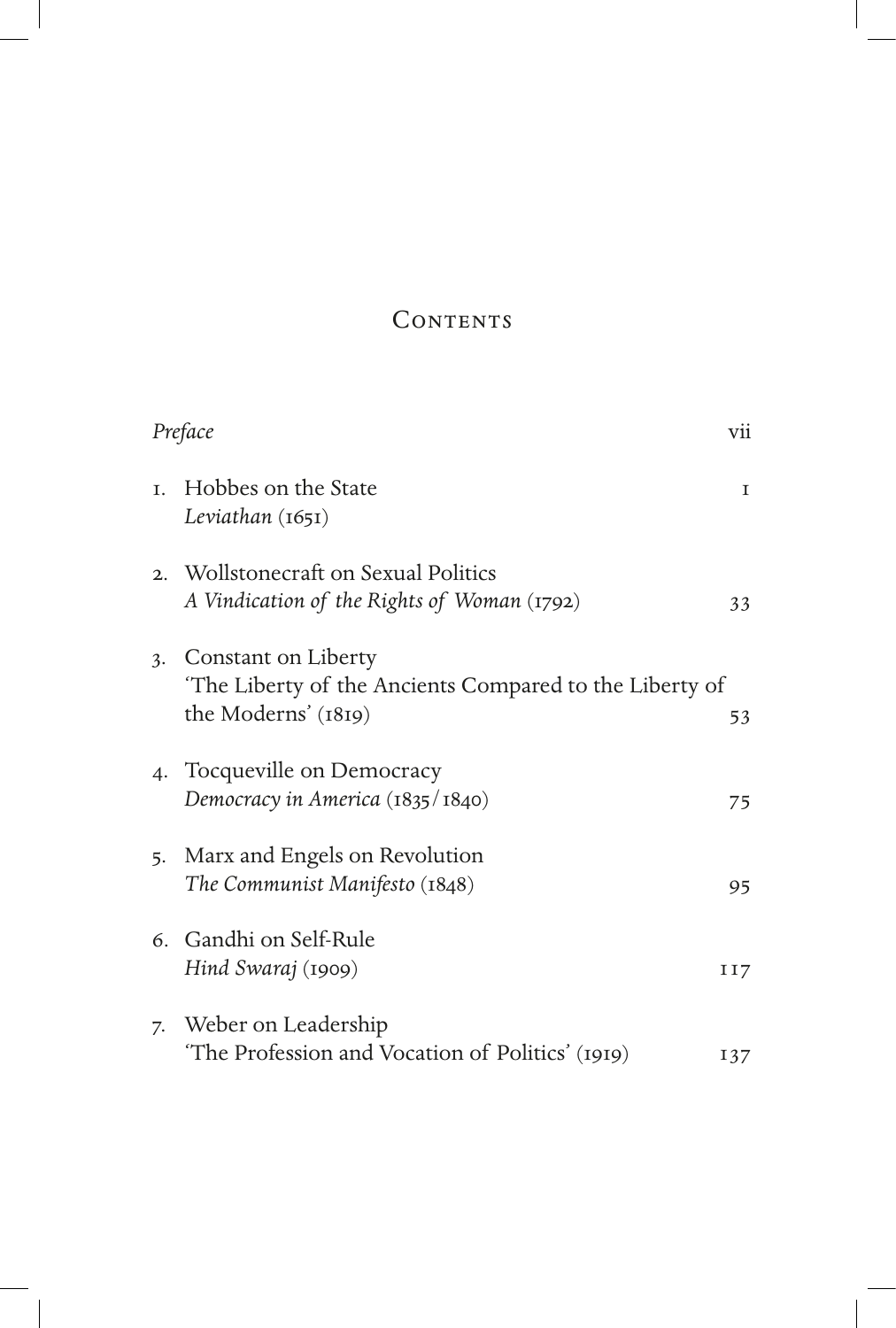|                                      | 8. Hayek on the Market                       |                 |
|--------------------------------------|----------------------------------------------|-----------------|
|                                      | The Road to Serfdom (1944)                   | 159             |
| $Q_{\star}$                          | Arendt on Action                             |                 |
|                                      | The Human Condition (1958)                   | 18 <sub>1</sub> |
|                                      | to. Fanon on Violence                        |                 |
|                                      | The Wretched of the Earth (1962)             | 20I             |
|                                      | II. MacKinnon on Sexual Oppression           |                 |
|                                      | Toward a Feminist Theory of the State (1989) | 22I             |
|                                      | 12. Fukuyama on History                      |                 |
|                                      | The End of History and the Last Man (1992)   | 24I             |
| Further Reading, Watching, Listening |                                              | 263             |
| <b>Picture Credits</b>               |                                              | 270             |
| Index                                |                                              | 27I             |
|                                      |                                              |                 |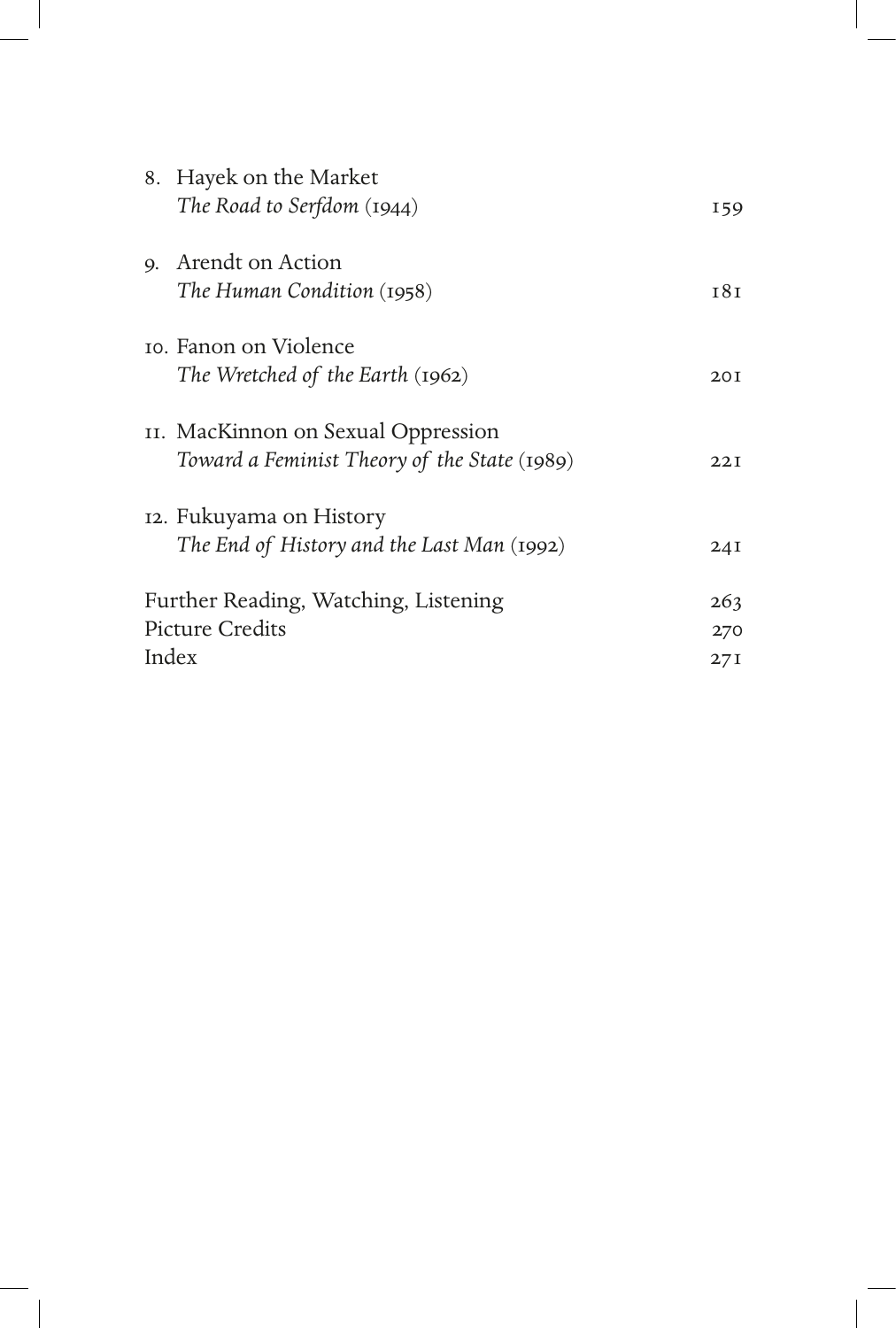## PREFACE

This book is based on a series of talks I gave in the spring and early summer of 2020. That was the time when the UK, like much of the rest of the world, was under strict lockdown. Schools and universities were shut, most people were confined to their homes and a lot of us had time on our hands. The talks were put out as part of the *Talking Politics* podcast, which I have been hosting since 2016. I hoped to do two things: first, to offer some fresh thinking for politics students and others who were cut off from their usual places of learning; second, to try to relate the history of ideas to the big political themes thrown up by the pandemic. Being under lockdown is a singular political experience. We were being coerced for our own safety. We were being told to give up our freedoms in order to save lives. Never having been through a pandemic before, the starkness of these choices was a novelty for many of us. But I also felt that they were very familiar from key pieces of writing about politics over the past four centuries. In this book I identify twelve such pieces of writing and try to explain what they meant in their own time and what they might mean for us now.

The central organising theme is the idea of the modern state. I explain in the first chapter what I understand by this idea, where it came from and how its origins connect to many of the dilemmas we are facing today. Each of the chapters that follows can be read as a separate account in its own right, but together they form a single story, which explores what happened to the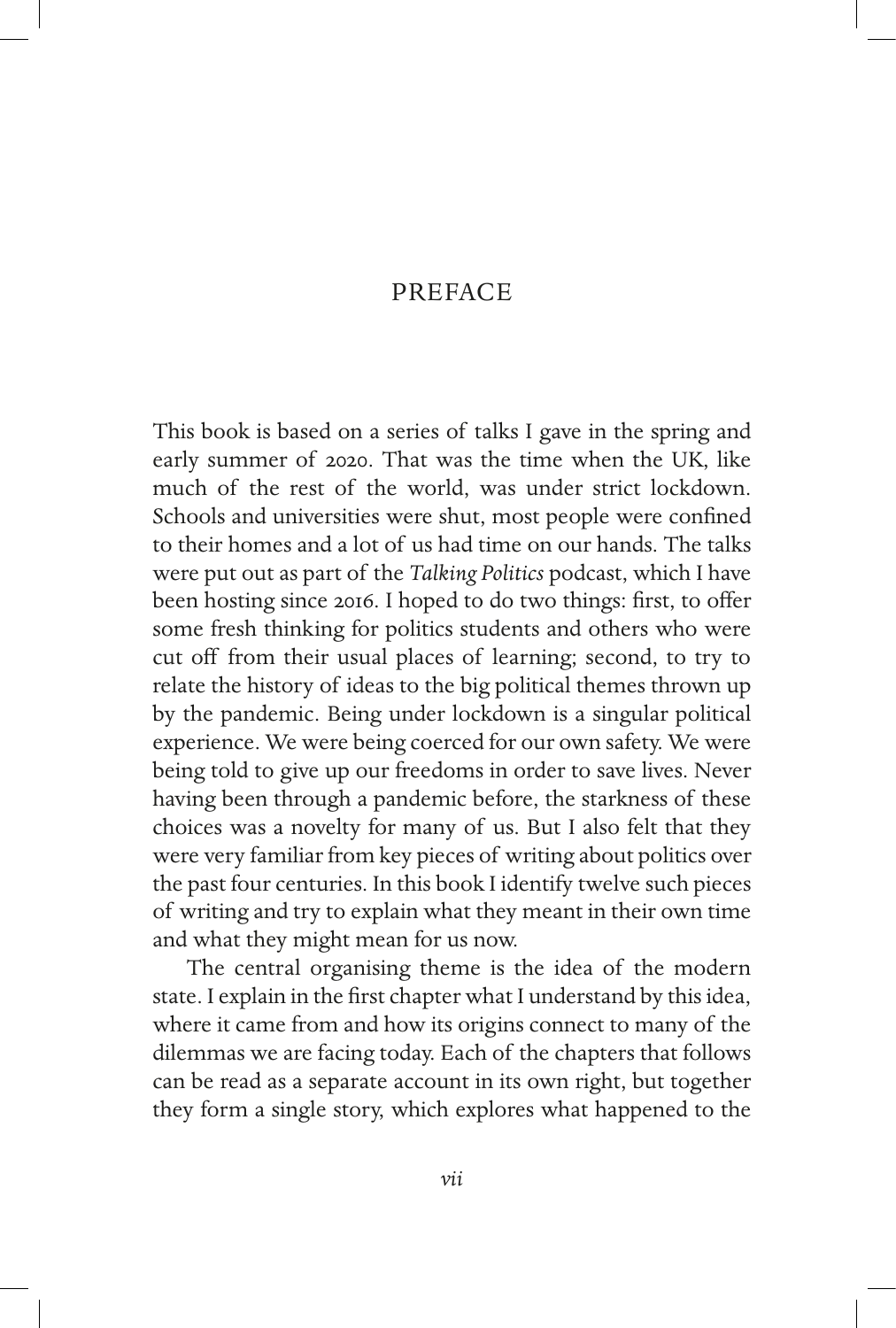idea of the modern state from the middle of the seventeenth century to the end of the twentieth. It takes in wars and revolutions, the rise and fall of empires, the spread of democracy and the failure of communism, as well as feminist and postcolonial critiques. Almost everything about politics over the last four hundred years has changed beyond recognition, and yet the central puzzles of power, leadership, accountability and liberty remain. To be a citizen of a modern state in the early twentyfirst century is to enjoy extraordinary advantages and to face unprecedented challenges. At the same time, it is to come face to face with the core paradox of modern politics: is the state that we built to keep us safe going to be our saviour or our destroyer? Could it somehow be both?

I have tried to retain the conversational style of the original talks as far as possible. I wanted to avoid getting bogged down in academic debates and have steered clear of technical language. This is a personal take on these classic texts, and it is very much in my own words. I have added a few quotations so we have some of the authors' own words too, which was not possible in the talks (when I was trying to speak as far as I could without referring to notes). Each chapter has a short biographical sketch of the author in question and the book ends with suggestions for further reading, listening and watching. There is a wealth of excellent material out there on all of the people and ideas I discuss in this book. Now that schools and universities are re-opening I am sure that some readers will also be getting alternative takes on these themes. This is not intended to be a definitive account. But I hope that, for anyone interested in the big ideas of modern politics that continue to shape how we all live, this book is a good place to start thinking about what is at stake.

> Cambridge *May 2021*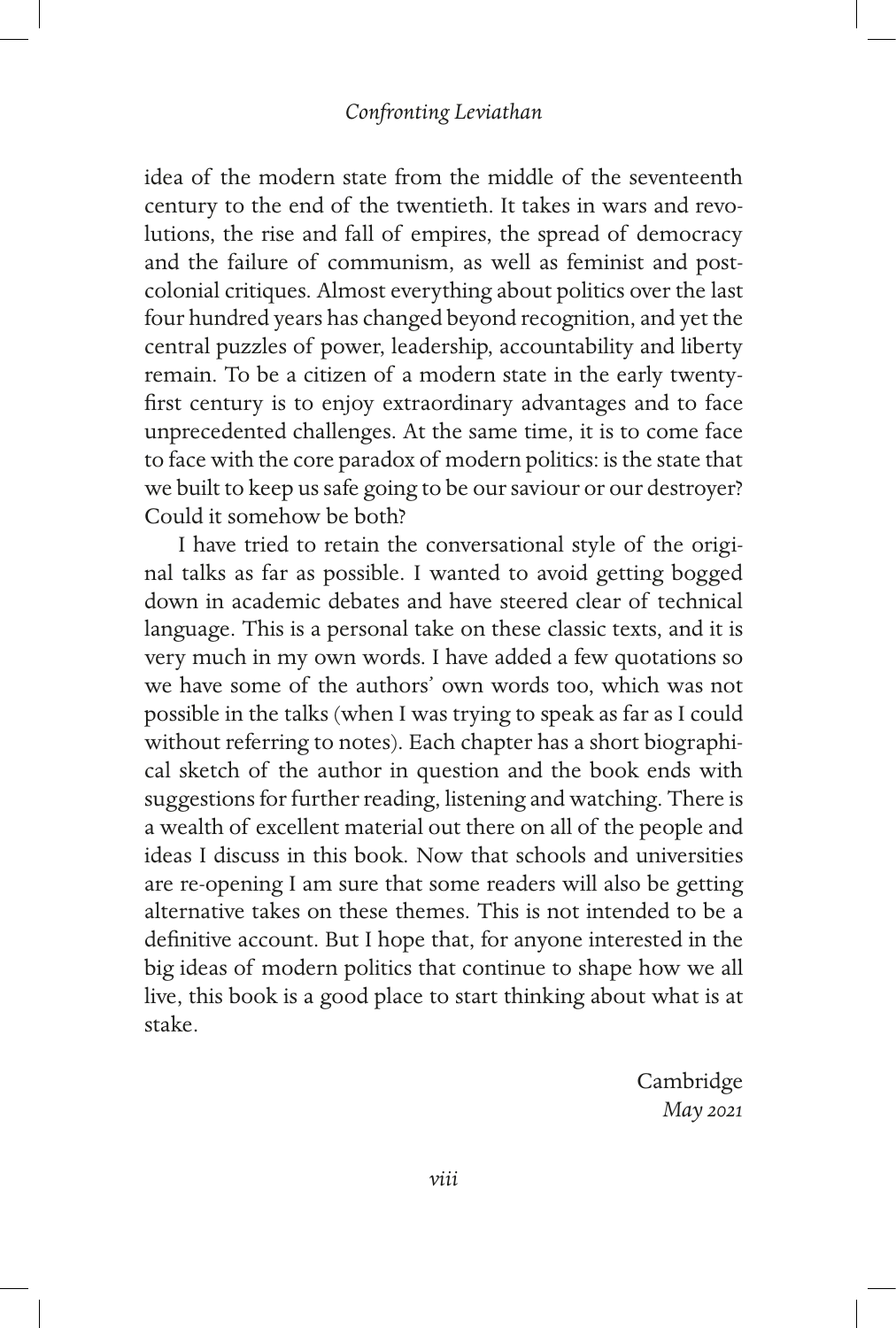## CHAPTER ONE

## HOBBES ON THE STATE *Leviathan* (1651)



Thomas Hobbes (1588–1679) was born near Malmesbury in Wiltshire, the son of a poor clergyman. His uncle paid for him to go to Oxford as an undergraduate, where Hobbes complained about not being allowed to study mathematics. Instead, he learned the classics, and learned to dislike them. He subsequently went to work as a tutor for the wealthy Cavendish family in Derbyshire and he remained with the family for most of the rest of his life. He produced three versions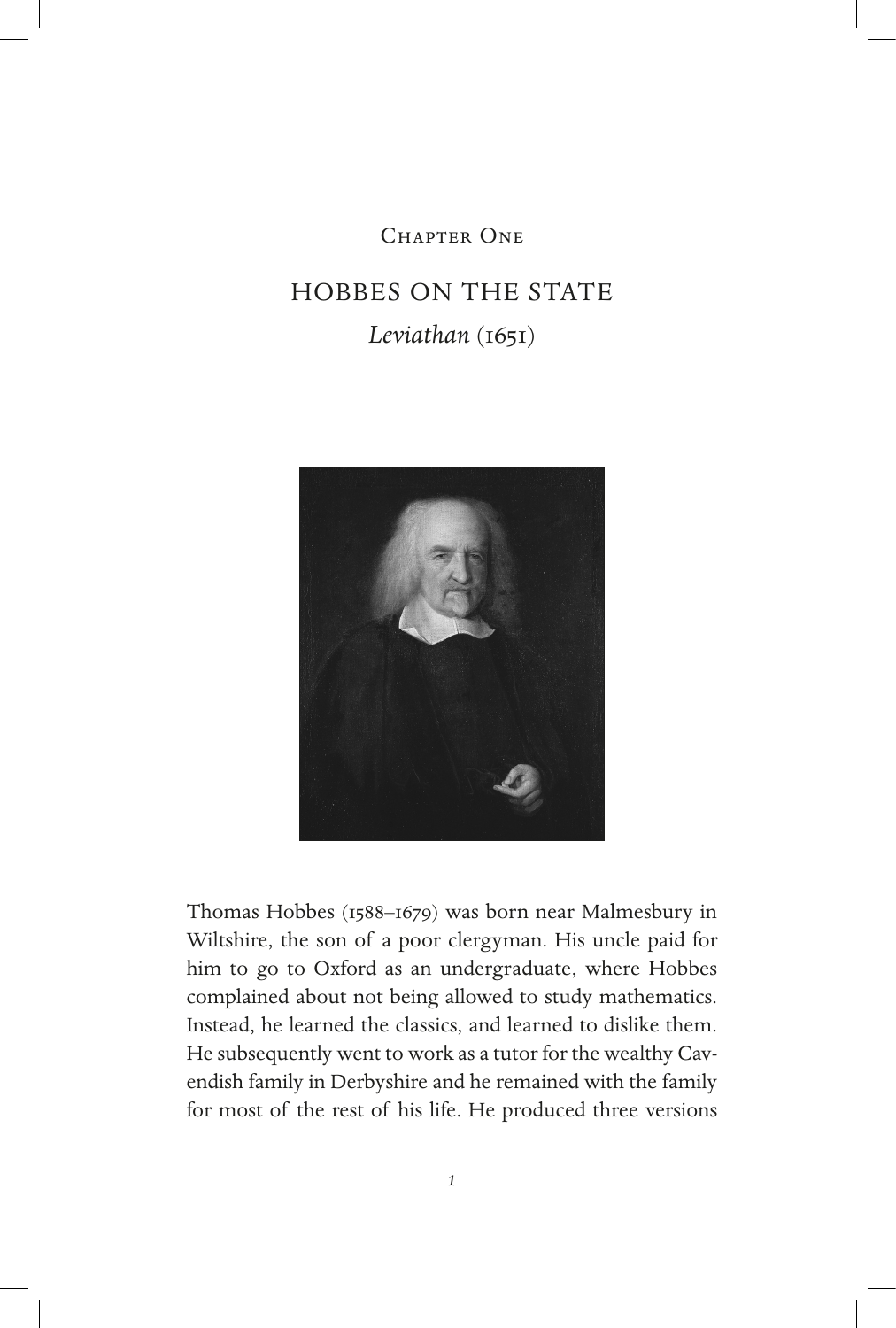of his political philosophy during the turbulent period of the English Civil War: *Elements of Law* in 1640 (which was a privately circulated pamphlet), *De Cive* in 1642 and *Leviathan* in 1651. His core political thinking remained broadly consistent throughout these three works, but its implications varied with the changing political circumstances. The *Elements* was strongly Royalist, *De Cive* and *Leviathan* somewhat less so. After the restoration of the monarchy he wrote a history of the conflict called *Behemoth*, which was very critical of the parliamentarians. It was only published posthumously. He also wrote widely on mathematics, optics, physics and the law, and he translated Homer's *Odyssey* and *Iliad* into English verse. He remained prolific into his old age, despite having 'the shaking palsy' (probably Parkinson's disease). He died a week after suffering a stroke, and there was some controversy, given his reputation for atheism, about whether he took Holy Communion before the end. He never married.

\*\*\*

Why begin with Thomas Hobbes and *Leviathan*? Why start in 1651? After all, the history of ideas goes back much further than that. Many of the concepts that we still use to organise our political life have their origins in the ancient world, with philosophers like Plato and Aristotle, and with ideas such as democracy, justice and law. That is one place we could begin. But I want to start a lot later, and I want to start with Hobbes for two reasons.

First, because *Leviathan* is simply such an amazing piece of writing. There really isn't another book like it. It feels like a jolt in the history of ideas. It has some claims to be the most rational book ever written about politics, but it is also slightly mad, and Hobbes may have been a little bit mad when he wrote it. He produced it as a relatively old man by the standards of the time (he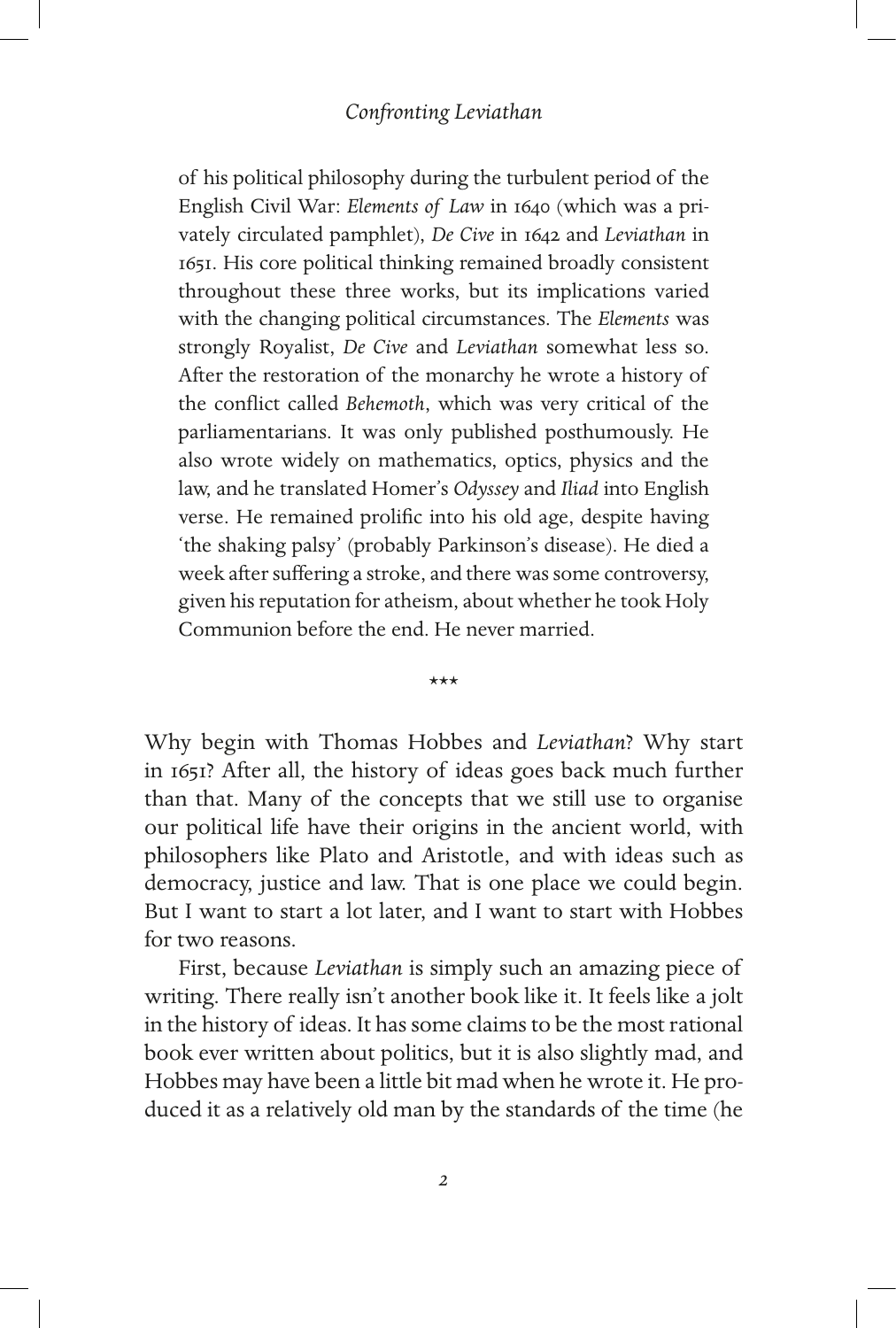was sixty-three when it was published). He'd been dangerously ill just beforehand and had nearly died. He may still have been suffering from the after-effects of what used to be called brain fever during its composition. *Leviathan* certainly reads like the work of someone who was a little feverish. Hobbes was, among many other things, a mathematician, and the book aims for a mathematical or geometrical understanding of politics. But it is also a work of art. The language in it is extraordinary. It is metaphorical and allegorical and analogical. The title *Leviathan* refers to a biblical sea monster. This is a book that is inspired both by Euclidean geometry and biblical imagery. As I said, there really isn't anything like it.

But another reason to start with this book and with Hobbes is that it marks the beginning of one particular story in the history of political ideas. You could say it is our story. Not of us as human beings: that's the older, longer story, the one that goes back to the ancient Greeks and beyond. This is the story of us as moderns – modern citizens or modern subjects of modern states. And the modern state, the idea of the modern state, is still the organising principle and institution of our politics and our world. It is the idea that I'm going to use to structure the themes that run through this book.

There is a real question, even as I write this – at the time of coronavirus and climate change, in the age of Facebook and machine learning – about whether the period dominated by the idea of the modern state is coming to an end. It may just be starting its great unravelling. We don't yet know. I will return to that question later on. For now, I want to go back to the beginning. Not to the very beginning of our human story, which is more than 100,000 years old, the rough age of *Homo sapiens*. Nor to the beginning of the story of politics, which perhaps dates from the point around 10,000 years ago when nomadic humans first settled in particular places; or to when humans began to construct the earliest cities, around 5,000 years ago; or to around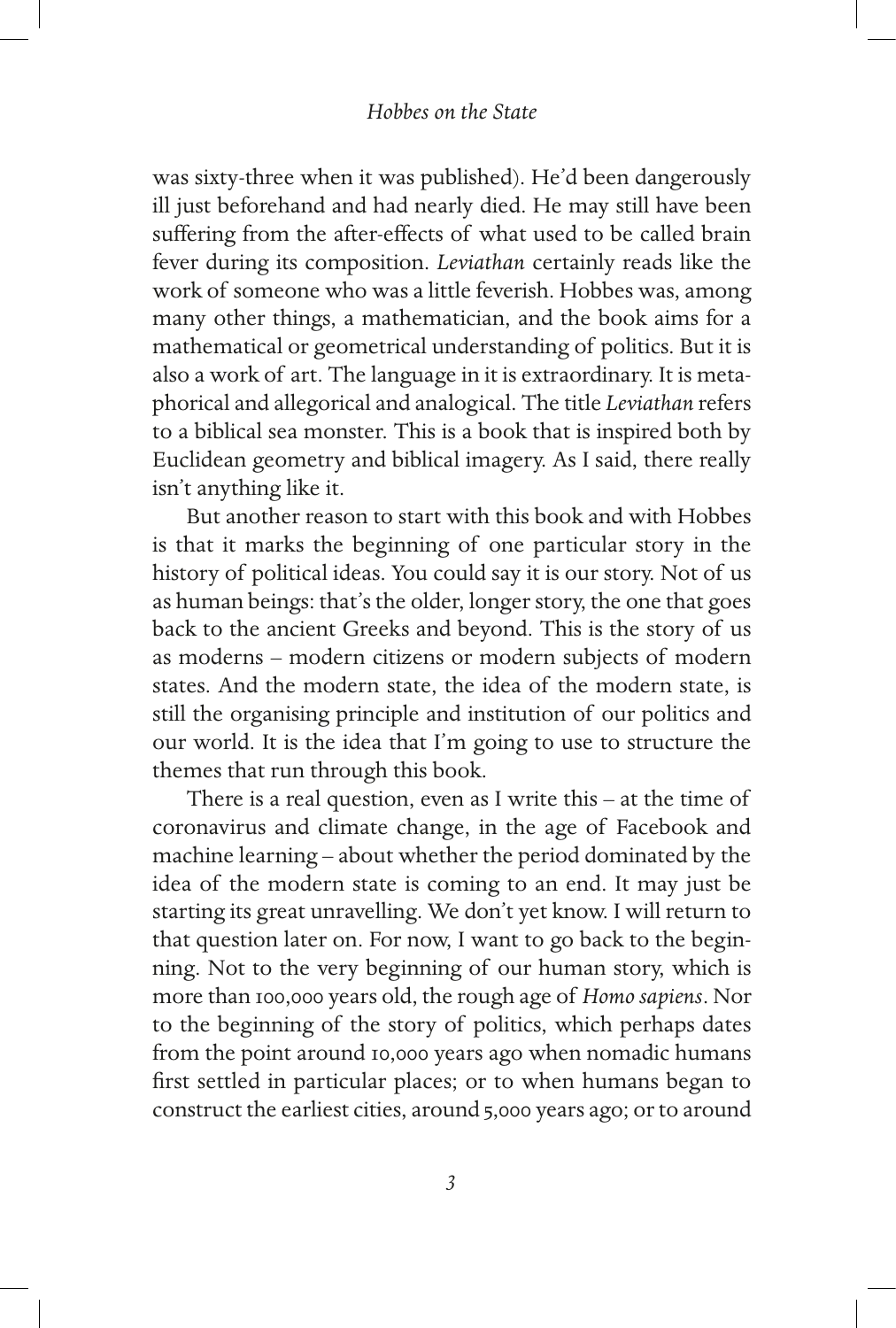2,500 years ago, when the Greeks first started to write down their sophisticated ideas of politics. My beginning in this book comes from only a few hundred years ago, when a very distinctive form of political organisation came into being.

Modern states are a relatively recent development in the grand sweep of human history. A significant part of this much shorter story originates with Hobbes's *Leviathan*.

Before I get on to Hobbes himself – who he was, what he thought, where he came from – I want to say a bit more about what I mean by the modern state. It's not at all obvious what it does mean, even if I say it is the organising idea of our politics. I will try to characterise it as simply as I can. The real story is more complicated than this, but that doesn't matter for now. I want to contrast in very broad terms what we might think of as a modern conception of politics, organised around the idea of the state, with what came before it, which I'm going to call pre-modern, and which is typified by the politics of the ancient world.

All political communities, wherever they are and whatever form they take, have two basic types of people in them. There are many other types too – the inhabitants of political communities can be divided up in multiple different ways – but there is a core separation at work. We can divide up political communities between the people that we would recognise as having a decision-making power, which includes the ability to set certain kinds of rules and to impose those rules, and the larger group, who live under those rules and who have to bear the consequences of those decisions. This more numerous group makes up what we might call the body of the state, as opposed to that narrower group, who have special powers within the state. There are lots of terms we could use to describe these different types of people: the many and the few, the mass and the elite, the ruled and their rulers. In a contemporary context we often call them 'the people' and 'the government'. Not all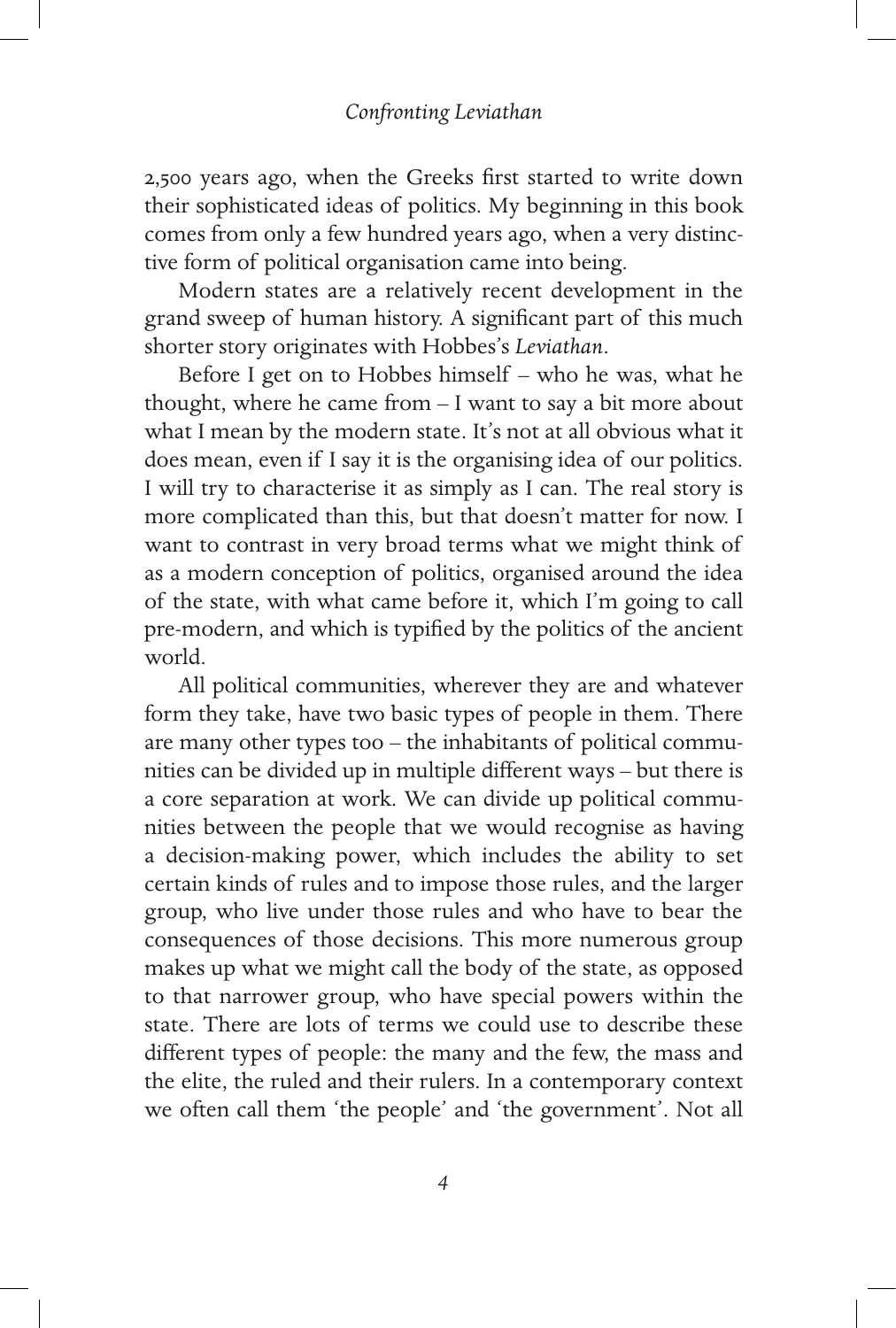these different words apply across the history of ideas. But it is possible to identify in almost all political communities those individuals we would recognise as having a form of governing power and those people we would recognise as constituting the ones being governed.

In many ways the fundamental question of politics arises out of this distinction. What is the relationship between these two sets of people: rulers and ruled, government and people? In pre-modern terms that question tended to present itself as a choice. You were invited to pick sides, or at least to say whether you primarily identified your state, your political community, with its head or its body, with the few or the many. Sometimes the question was whether you identified your state with its rich or its poor, because, it was assumed, the rich are always few while the poor are always many. There are lots of ways this division could play itself out, but at bottom there was always a choice. That choice was what Hobbes wanted to get away from. He wanted to come up with a form of politics that eliminated the need to take sides.

With the idea of the modern state, politics is specifically designed to preclude us from seeing it as a choice between the many and the few. Government and people do not stand in the kind of opposition that forces us to pick sides or, as often happened in ancient conceptions of politics, to construct an elaborate balance between them. In the ancient world political conflict could sometimes be avoided by weighing the different factions against each other. You could try to put them on the scales so that politics never tips too far one way or the other. You might set up your political community so that neither the rich nor the poor possess the means to tear the other apart: some power on this side, some power on that. That was the theory anyway.

But, as with any balance, it only takes a slight disturbance to upend the scales.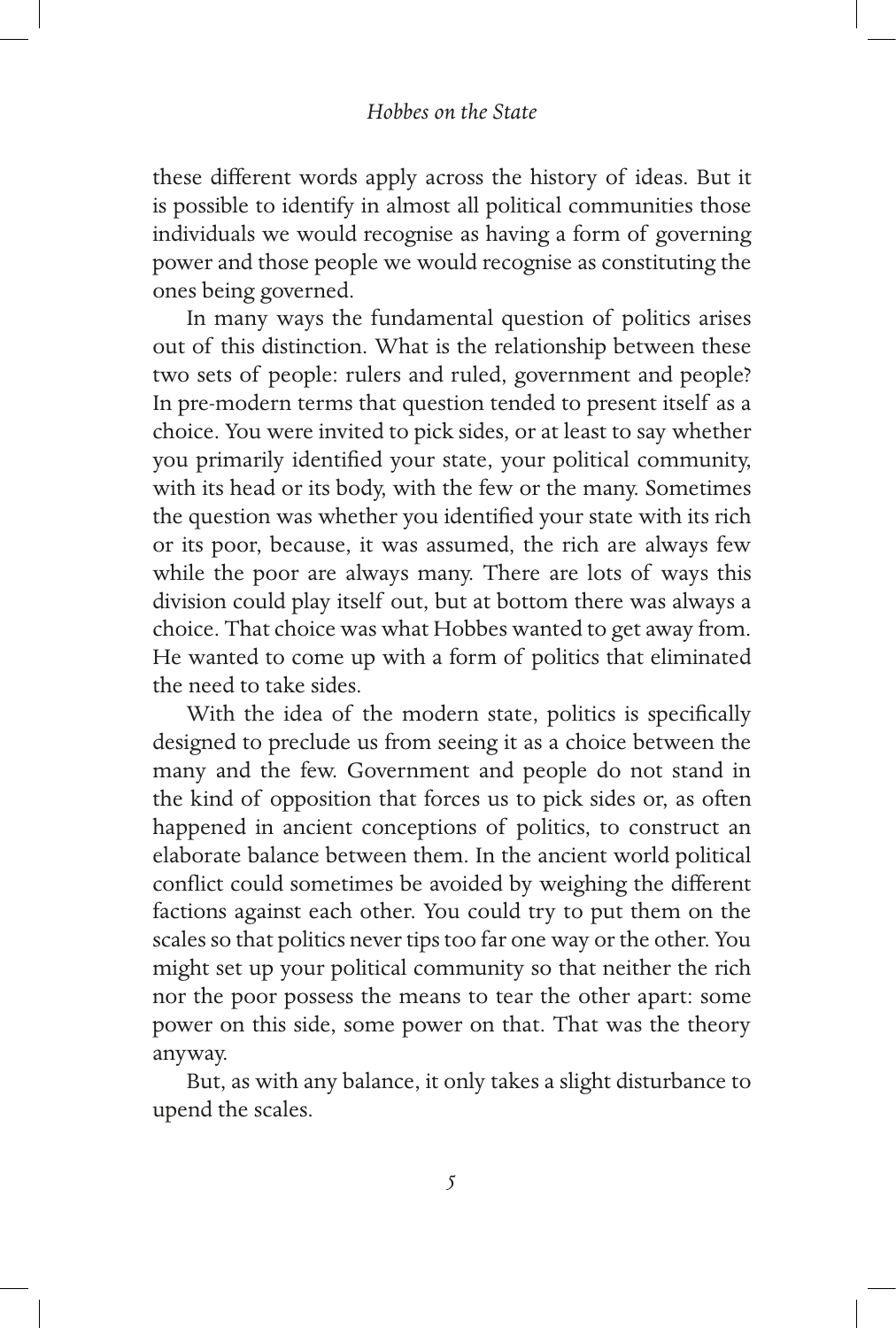In the Hobbesian – the modern – conception of politics, the state is constructed so that there is no choice. Government and people are still separate. They are not the same, and we can readily know they're not the same. Governments are made up of named individuals – a relatively small number – and it is possible to list them. You cannot list the members of the people. We are too many. We members of the people know we are not part of the government: we don't get to make those kinds of decisions. Government and people are still quite distinct. Yet the two sides of politics are locked together in a kind of mechanical embrace. We depend on each other for the system to function. We authorise them. They act for us. The two categories are still separate, but in the modern state it is extremely hard to prise them apart: separate but inseparable.

What's odd about this idea is that it's more confusing than the ancient idea. The ancient idea makes a lot of sense. Politics does often feel like a choice between being on the side of the people or the government. Is your state really a people's state or is it an elite state? Does it belong just to the few – the oligarchs, the lucky ones with the right connections? Or can the many truly have a say in it? Can they control its destiny? That still makes sense as a choice, and getting away from that choice often feels constraining and uncomfortable. Yet the idea of the modern state that tries to do away with this choice is the most powerful, the most successful and, as Hobbes shows, the most frightening idea in the history of political ideas. It is the idea that has come to rule our world, for now anyway, and maybe for a long time to come.

Let me give a couple of examples to try to illustrate both the strangeness and the power of this idea, in contrast to what went before. As an example of a pre-modern conception of politics, I'm choosing a book that could be the starting-point of an alternative history of modern political ideas. It is sometimes taken to be the first modern book about politics. Machiavelli's *The Prince*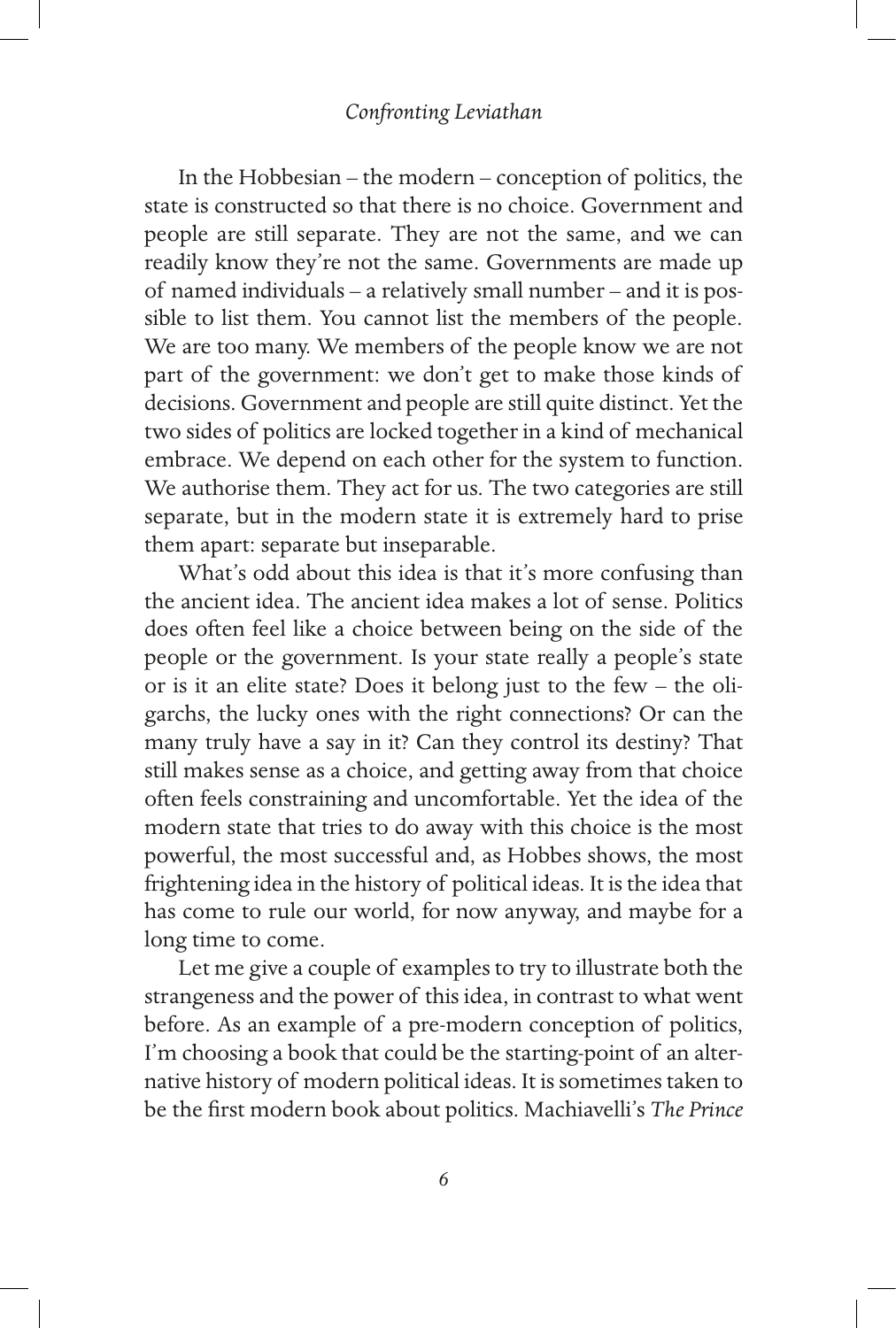pre-dates *Leviathan* by nearly 150 years, yet in many ways it feels more contemporary. It is certainly still read by many contemporary politicians. The word is that Alastair Campbell, Tony Blair's press officer, made sure that everyone who worked in Blair's office in Downing Street had a copy of *The Prince* ready on their desks. It feels modern because it feels quite cynical. We still call cynical politicians 'Machiavellian' (we hardly call anyone 'Hobbesian' any more). *The Prince* is a book about the uses and abuses of power. It sets out to understand politics in its own terms, as a particular kind of ruthless enterprise that doesn't abide by the normal rules: above all, for Machiavelli, the rules of Christianity. Politics is not a holy business; it is a game of thrones. Many of those lessons still speak to politicians now as though they were written yesterday. 'It is better to be feared than to be loved', one of Machiavelli's soundbites, reads like a precept for the early twenty-first century as much as for the early sixteenth century. And yet I don't believe you can start a history of modern ideas about politics with this book because it's not a modern book.

The evidence it's not a modern book comes in its first line, which most people ignore as they race on to get to the juicy stuff. The opening is not the interesting bit of the book. It's not where you find the description of what goes on in the inner circles of power. But the first line of *The Prince* sets up what follows. It says: 'All the states that have held dominion over men are either republics or principalities.' Either/or is the premodern conception of politics. It divides politics up between republics – i.e., citizen states – and principalities – i.e., kingly states: either states where you identify the state with the body of the people or states where you identify it with its ruler. In truth, citizen states in the pre-modern world did not include most people: 'many' did not come close to meaning 'all'. These states excluded all those people from slaves to women to children who didn't count as being ruled because they didn't exist in the world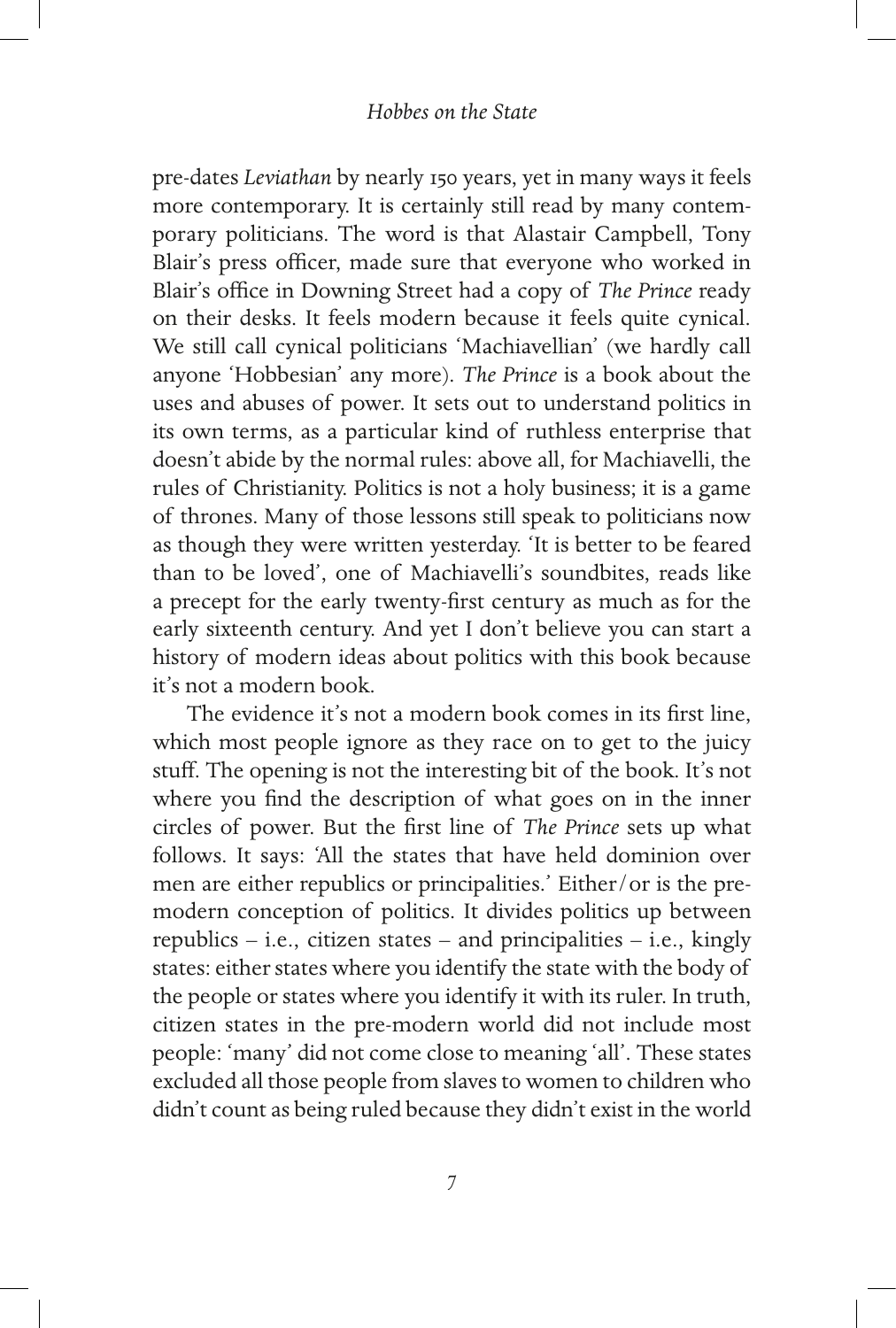of rules; they existed simply as someone else's property. The ancient world was no fun for most people. Machiavelli's world was not much better. But that's not what makes it pre-modern. It is pre-modern because it sets up politics, at a foundational level, as an either/or question. Machiavelli thought some of the guiding principles about politics might cut across that divide, but many of them didn't. This is the first line of his most famous book because he thought it really matters whether your state is a republic or a principality.

So if politics is a choice, and we need to say whether we live in a principality – which essentially means a state ruled by its head – or a republic – which means a people's state – what happens if we ask that question of our states today? Can we give an answer? Not really. Why not? Because we are moderns and ours are modern states, which don't divide up in that way.

Let's take two contemporary examples: the USA and the UK. Can we really not answer Machiavelli's question? Well, the United States of America is self-consciously a republic. It certainly calls itself a republic. In Machiavelli's terms – and many of the founders of the American republic had read Machiavelli very carefully – it is definitely, in theory at least, a state without a prince. By contrast, the United Kingdom is not a republic. It is a monarchy. We have plenty of princes. We probably have too many. Not just Prince Charles, our next king, but all the other ones as well, including the one who has now chosen to quit the royal family to live in the American republic with his American wife. But those aren't actually our princes in a Machiavellian sense. Even our head of state, the Queen, is not really our prince either. Our prince, as I write this, is Boris Johnson. And, of course, the United States of America has its princes too: Donald Trump, and now Joe Biden. Each presides over a kind of princely court, autocratic and fearful.

The British prime minister, along with the American president, has a power that goes beyond what Machiavelli would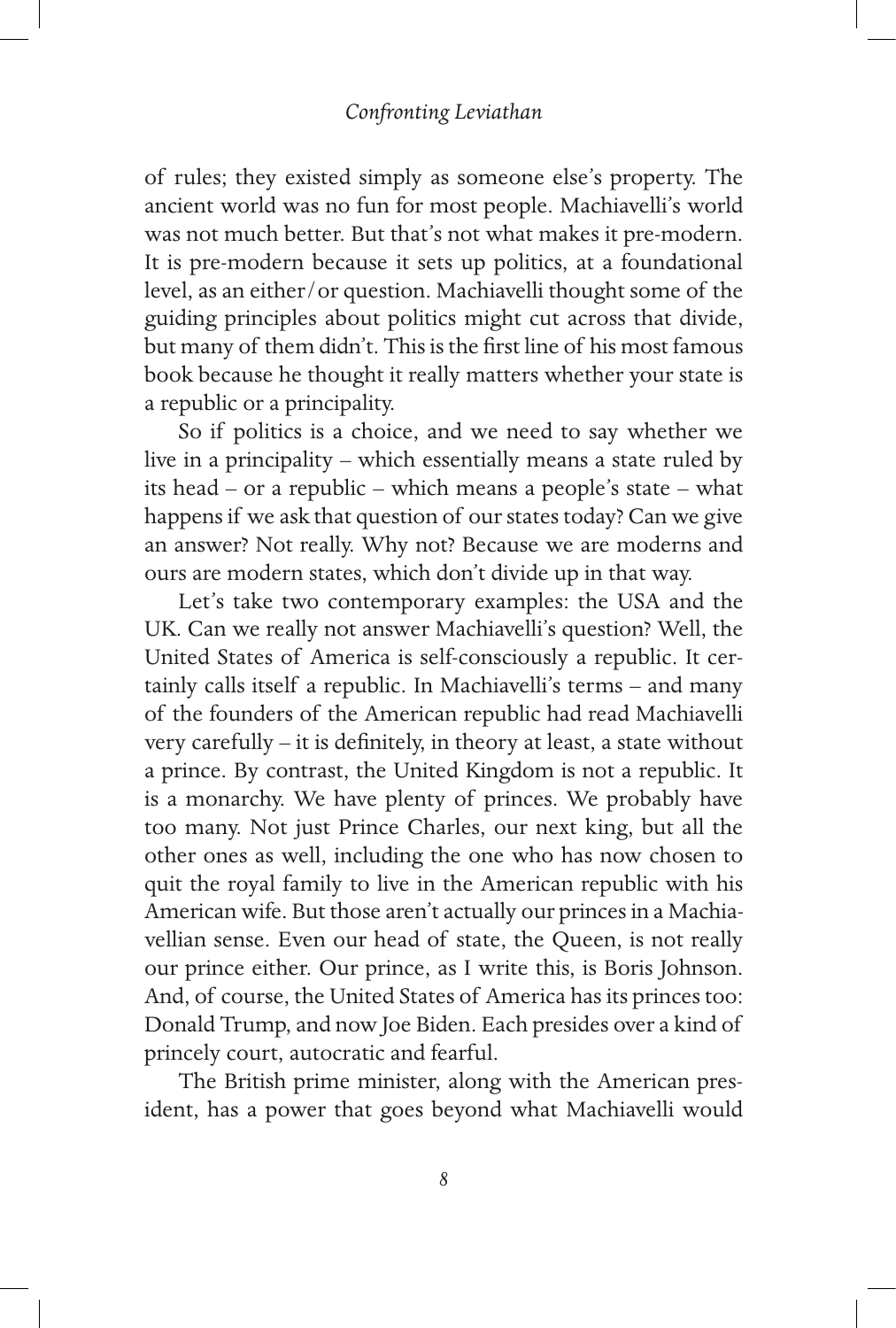consider acceptable in anything that passed for a republic or a people's state. And yet they aren't princes in the Machiavellian sense either, because a Machiavellian prince treats his state as his personal estate, as a kind of possession or private property. Johnson and Trump don't own their own states, much as they might wish they did. They have their power only thanks to us, because of us, on sufferance from us. They depend on the people. Yet at the same time they have a kind of power that goes beyond anything that could be tolerated in a true Machiavellian republic because we the people have almost no direct say in how we are ruled and in the decisions our rulers get to take. Once we put them in power, they have real power over us. Our states are not *either* republics *or* principalities. They are both, which actually means they are neither.

That conception of politics, where the government owes its power and its authority to the people and, as a result, the people are subject to the power and authority of the government is distinctly modern. It is a mutually co-dependent relationship. Even though we may think politics is still about the old choice, it is really hard to tease the two sides of modern politics apart. This is the idea that has some of its origins with Thomas Hobbes's *Leviathan*. My aim is to make this idea seem familiar even though it is quite odd, and to make it seem odd even though it should be quite familiar. I want to familiarise and defamiliarise our politics at the same time. Hobbes is good for that, because he was so odd, yet his writing is so essential for making sense of our world. It's true that 1651 is a long time ago and almost everything about how we construct our lives has changed since then, but if we start with Hobbes, we should still be able to recognise something of ourselves in the world he describes.

Who was Thomas Hobbes? The first thing to say about the man himself is that a vital fact about his life is given simply by his dates: when he was born and when he died. He was born in 1588, the year of the Spanish Armada, under Elizabeth I. He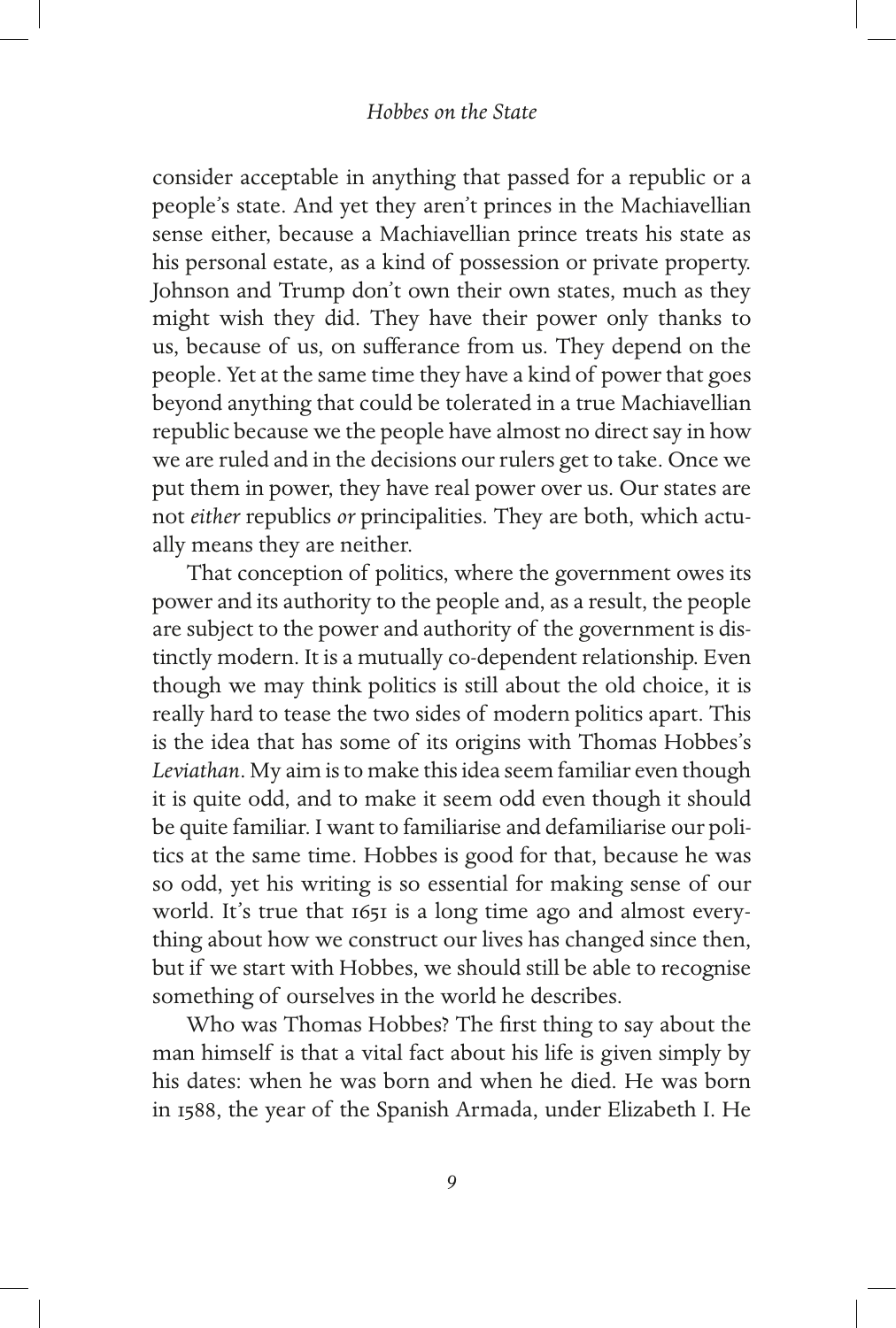died in 1679, ninety-one years later, towards the tail end of the reign of Charles II. Even today that would be a long life. In the context of the seventeenth century it was a supremely long life. What's more, Hobbes lived during one of the most turbulent political periods in all of history. His longevity is not evidence of his secure personal circumstances. Quite the opposite. At the heart of his long life, right in the middle of it, there was profound political turmoil and danger. Hobbes's life was defined, at its core, by a kind of breakdown of politics, the sort of breakdown that posed an immediate threat to the lives of people just like him. It was this breakdown of politics that inspired him to write *Leviathan*.

The two great political calamities of this period were, on the one hand, the truly ghastly European trauma of the Thirty Years War, which lasted from 1618 to 1648, the very middle part of Hobbes's life (he was thirty when it started, sixty when it ended). This was one of the worst wars of all, a kind of war of all against all: a deeply violent, at times almost genocidal, conflict across the European continent, dividing people on grounds of religion, ethnicity, dynasty, economics, class and even family. It was hideous, brutal, interminable, the worst that politics can be. Hobbes did not see much of the Thirty Years War in person, but he heard all about it.

And then in Hobbes's own life, as a subject of the English Crown, the great trauma of his late middle age was the English Civil War, or the English revolution as it was more often known, which ran roughly from 1640 through to 1660 (so Hobbes was fifty-two when it began and seventy-two when it ended). At its heart, in 1649, was the execution of the king, followed by the attempt to create a new kind of republic. That attempt ultimately failed, and the revolution ended with the restoration of the Crown. *Leviathan*, Hobbes's masterpiece, appeared in 1651, so if you run the story of the English Civil War from 1642, when the fighting started, to 1660, when the king returned, it comes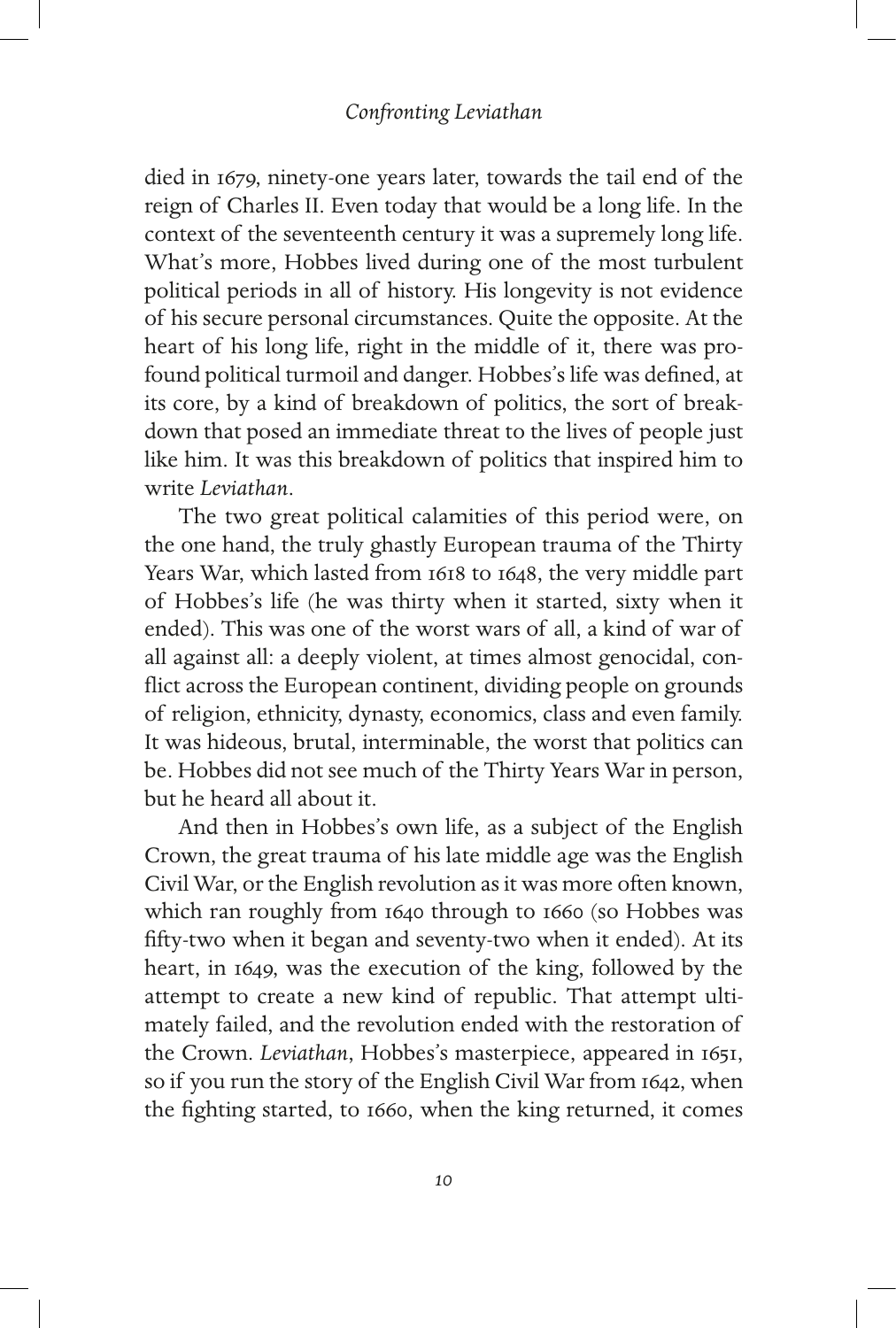right bang in the middle of the trauma. And it's the heart of the trauma that informs the book.

Hobbes liked to joke about the year of his birth that his mother went into labour when she heard the news that the Spanish Armada was sailing up the Channel because it so traumatised her. He was therefore born, in his own words, 'twinned with fear', and the circumstances of his birth made him throughout his life an extremely anxious and fearful man. He was what today we might call paranoid. He often felt that people were out to do him harm. But he had reason to be paranoid as well. It was a dangerous time to be alive, and mistakes – political mistakes, intellectual mistakes, religious mistakes – could cost you your life. As the saying goes: just because you're paranoid doesn't mean they aren't out to get you.

Hobbes was frightened of political breakdown and he sought to avoid it. He literally avoided it in the case of the English Civil War, because the other crucial fact about *Leviathan* is that Hobbes didn't write it in England. He wrote it in Paris, where he went in part to escape the personal dangers of the war. It was a kind of safe haven, and the book was written – perhaps could only have been written – at one remove from the events that inspired it. Yet the paradox of Hobbes's life is that, even if he claims he was a fearful man, you would never know it from reading *Leviathan*, because *Leviathan* is intellectually and politically fearless. That's what makes it such a jolting book. It's as though nothing was holding him back. It was an incredibly dangerous thing for him to write. It did nearly cost him his life after the Stuarts were restored to the throne in 1660 because it's a book written right at the crux of the conflict, and so it was itself somewhat conflicted about whose side it was on, precisely because it was trying to get away from picking a side. When the king came back, it looked disloyal, and disloyalty to a king is always dangerous. More than that, it is a book that gave the impression, because of the way it tries to subsume religious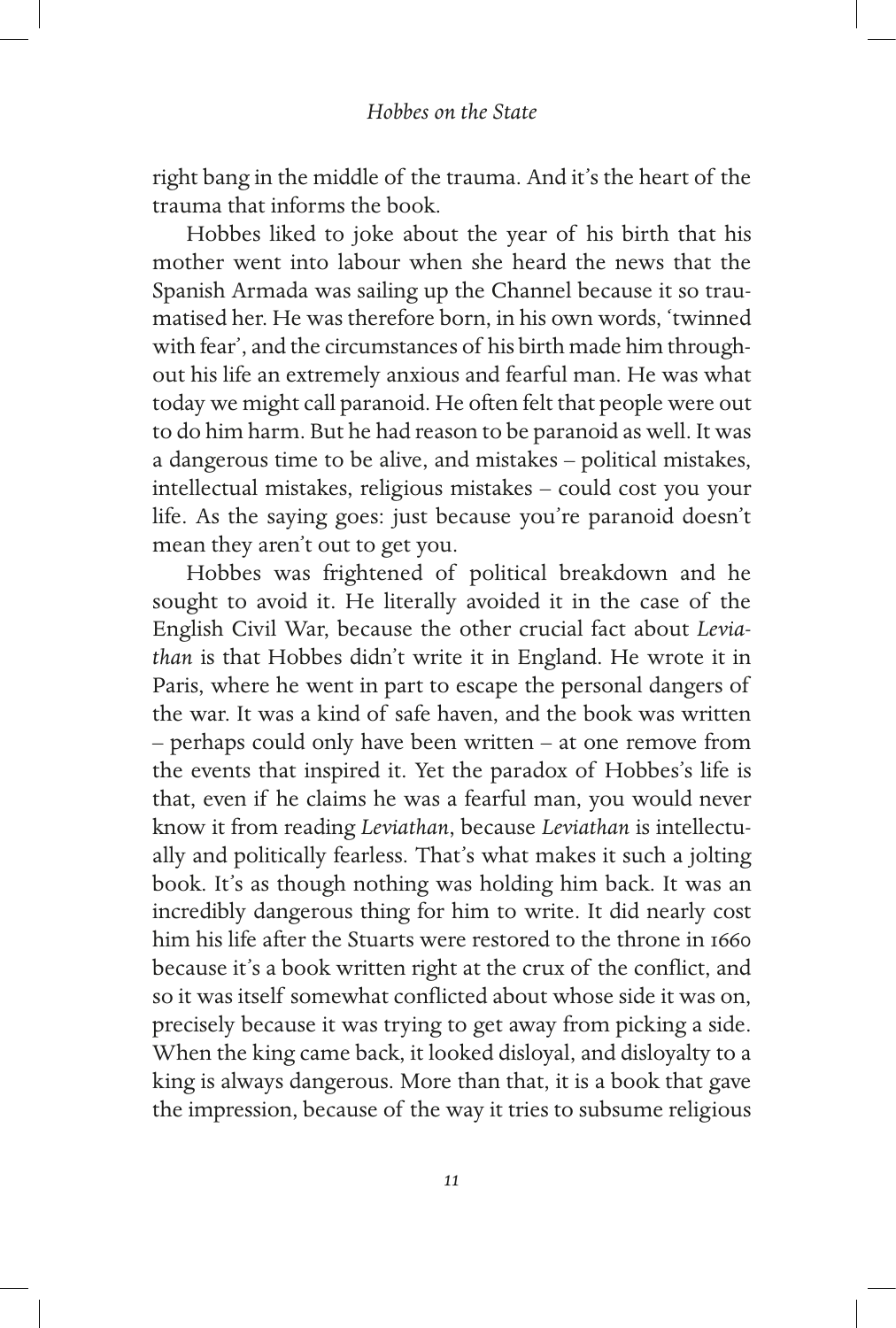divisions under a wider conception of politics, that its author was not just against religion but possibly against God too. As a result, Hobbes became known as an atheist. In the seventeenth century, atheism could also get you killed. So to be Hobbes was to be both fearful and also absolutely fearless. It's the fearless Hobbes, the brain-fevered Hobbes, the magnificent Hobbes, who wrote *Leviathan*.

What did he do in his life apart from write books? What did he do, we might say now, for a living? Well, he did lots of things, but he was, if we have to put a word to it, a kind of servant. He was born in relatively humble circumstances. He rose by his wits, his intelligence, and he came into the service, and then under the protection, of an aristocratic family, the Cavendish family (the earls, and subsequently the dukes, of Devonshire). He worked for them in lots of different capacities. He was a kind of house intellectual, their own celebrity author and pet mathematician. He was a tutor to their sons, and he took them on grand tours of Europe. So he was also a kind of travel guide. He was a correspondent, who exchanged letters with many other well-known intellectuals of his day. He looked after some of the Cavendish family's business affairs. In return for all this they provided him with protection and security, until they couldn't, until the Civil War made it too dangerous to be associated with eminent families. They protected him again as best they could afterwards. Part of the reason that Hobbes was in Paris was because that relationship of service and protection had broken down.

What did Hobbes believe? That is a difficult question to answer, as it is of anyone. But there is another word to describe Hobbes: he was a sceptic, scepticism being the philosophical position of doubt. The most famous sceptic of this period was a friend of Hobbes in France, René Descartes, the celebrated philosopher who came up with the catchphrase of scepticism. As we go through this history of ideas, a lot of the people I'll be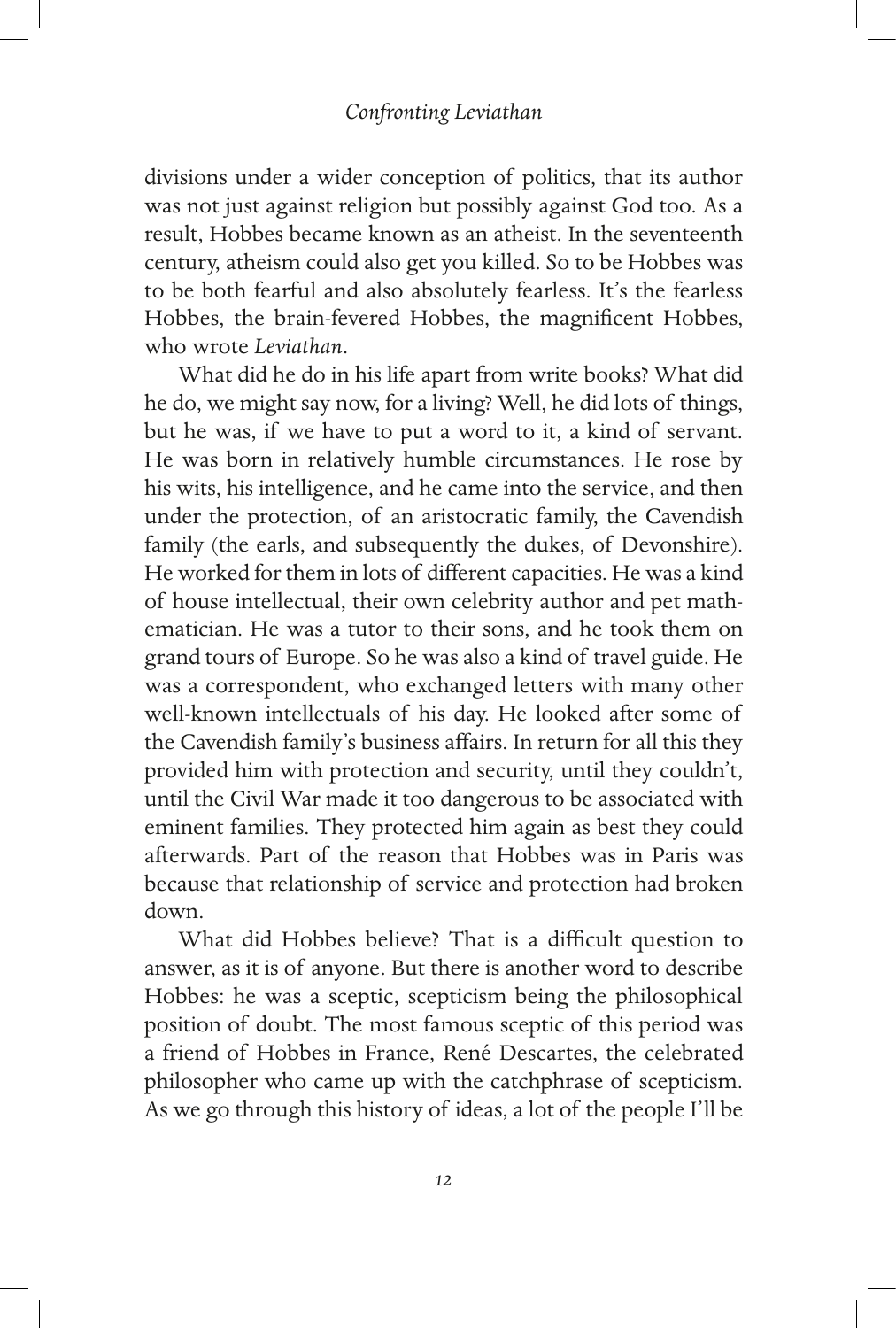talking about also turn out to have a catchphrase associated with them. I'll get on to Hobbes's shortly. Descartes's catchphrase was 'Cogito ergo sum': 'I think therefore I am.' It's the sceptic's answer to the question, 'Is there anything we can know for sure?' If you doubt everything, if you say you want to be absolutely certain, there is only one thing you can be truly certain of, which is the existence of your own doubt. If nothing else, the universe must contain the doubter. You can't have scepticism unless there is someone or something capable of thinking sceptical thoughts. An alternative catchphrase might have been: 'I doubt therefore I am.'

Scepticism is a method of thought rather than a permanent state of mind. The sceptic is looking for a baseline of certainty on which to build. Descartes built from his base all the way up to a proof of the existence of God. From the doubt there could be knowledge came the knowledge there must be doubt. That for Descartes was enough to reconstruct both religion and science. Hobbes's scepticism didn't go quite that deep, and it wasn't quite that elaborate in what it tried to rebuild. His scepticism was an attempt to answer what he saw as the fundamental question of social and political life, at a time when the absence of a baseline of certainty was tearing communities apart. The choices posed by politics – your king or my parliament, your pope or my church, your family or my family, your tribe or my tribe – produced conflict and death. Was there anything that ran underneath all this conflict that was beyond doubt, even for the people who disagreed about everything else? Was it possible to find the one thing on which all rational human beings ought to be capable of agreeing? Hobbes thought it was possible. The key was to think about politics afresh by persisting with doubt until you found the bedrock of certainty on which a new idea of politics could be built, one that wouldn't break under the pressure of human division because it was anchored in something that ran beneath it.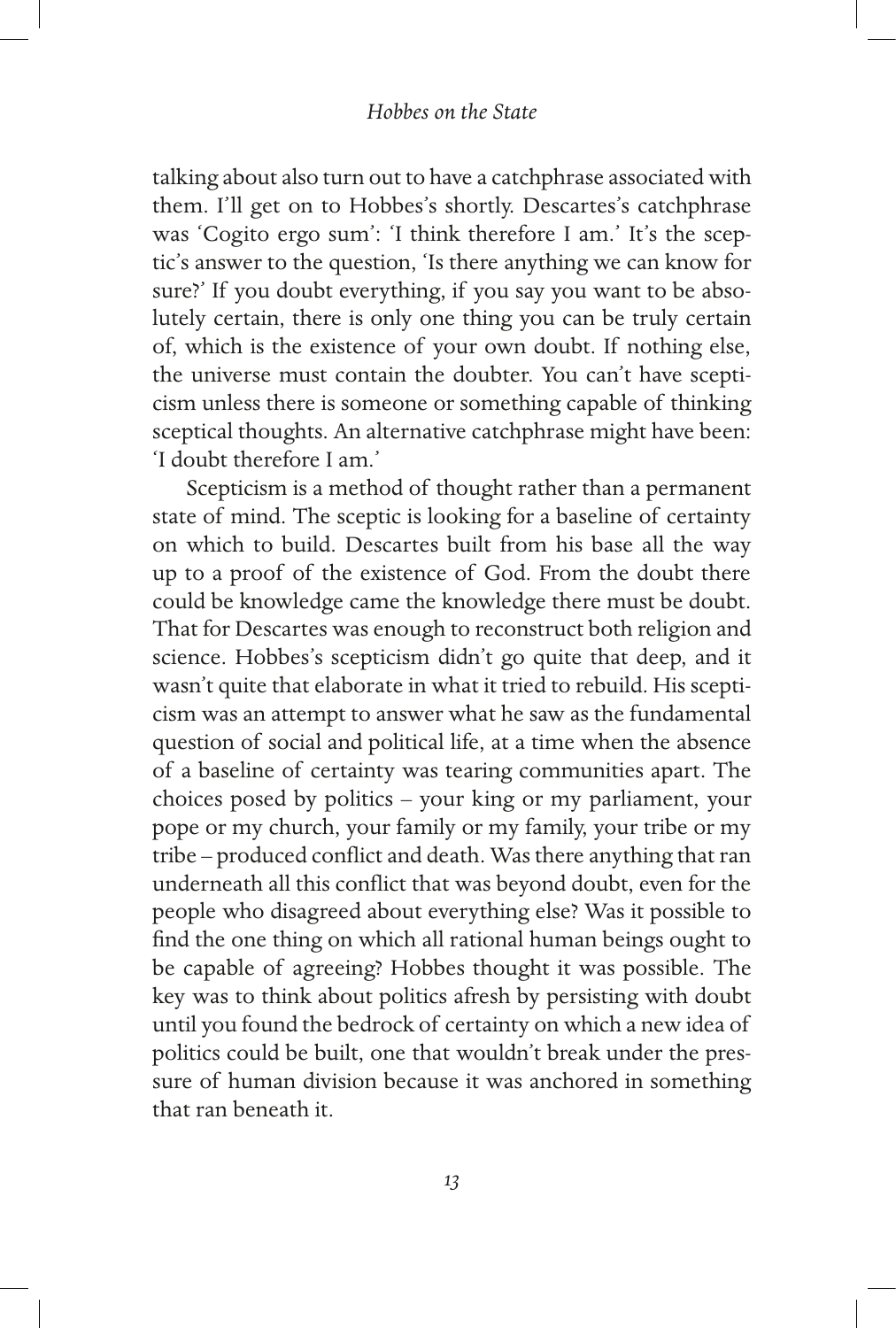## *Confronting Leviathan*

So what did Hobbes think were the things that we could all agree on? To start with, we can all know that we're alive. Like Descartes and doubt, Hobbes reckoned that to have these endless divisions, we have to be living them. And what does it mean to be alive? This was the dawn of the scientific revolution, when people were beginning systematically to explore what drives the natural world, what keeps it moving. To be alive is to be in motion. Life is a form of animation because the opposite of being alive is to be inanimate. The inanimate thing is dead. The animate thing has an animator. *Anima* means a kind of soul. But for Hobbes it was more like a motor. 'That when a thing lies still,' he wrote, 'unless somewhat else stir it, it will lie still forever, is a truth that no man doubts of.'

We are motivated to keep moving. That's what it means to live. It was the age when science was first uncovering the ways in which the heart was a kind of motor pumping blood around the body. People were beginning to think about – and Hobbes spent a lot of his own time thinking about – how light moves. The world is built out of motion, and we are creatures in motion. That's Hobbes's definition of being alive: to be a creature in motion. It doesn't rest on any overarching philosophy or theology. It's what we can know simply by observing ourselves. And to be alive is to want to stay alive. Creatures in motion want to keep moving, because to cease to move is to die. Of course, some people don't want to live – Hobbes understood about depression – but in his terms that's not a rational state of mind. If you are a thinking, reasonable person, you will want to keep moving.

This motion will bring us into conflict with each other. That's another thing on which Hobbes thought we ought to be able to agree, because we just have to look around us. He sometimes described life as a kind of race. We're all running because we're all moving. Who knows what we're all running towards, but we're certainly running away from death. We can't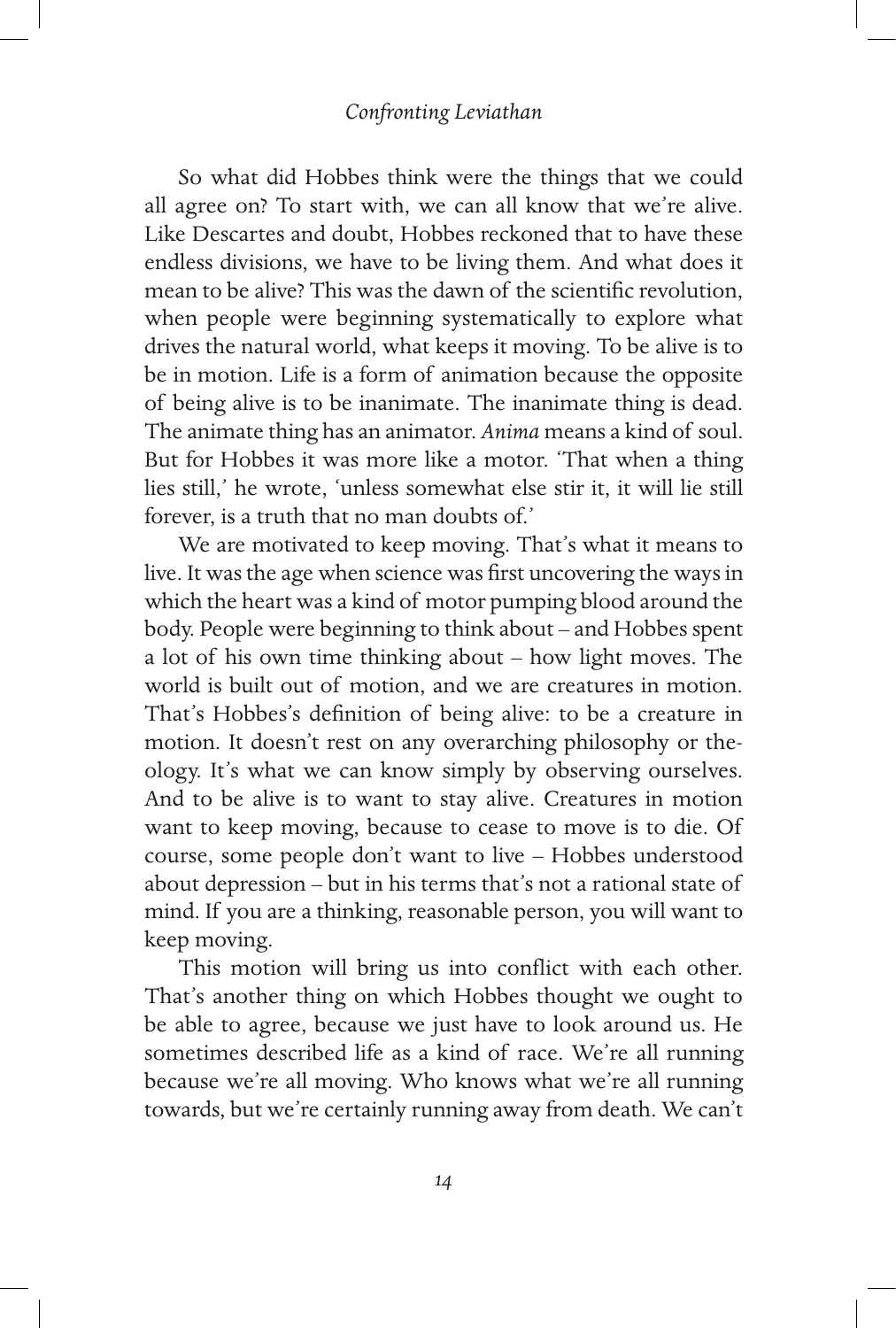do it indefinitely, but we will try to do it for as long as we can. This is not like a 400-metre race around a neat running track where we all stay in our lanes and the prize goes to the person who crosses the line first. It's more like – and this isn't Hobbes's image but it's what his argument makes me think of – that crazy annual race that happens in a village in Gloucestershire, where the participants chase a giant rolling cheese down a hill. After a while you can't see the cheese, it's long gone, but people are just careening down and bumping into each other, and some of them keep going and some of them don't, because there are no lanes. We're all pursuing the same object though with little idea of what. It's just what we do. We don't really have a sense of what's the right and the wrong path to take. We are bouncing around. We bounce into each other. We bounce off each other and we knock each other over. If you go down and you don't get up, then you have stopped moving and to stop moving in the race of life, for Hobbes, is death.

What makes collisions in the race of life so dangerous – more dangerous than pursuing a giant cheese down a hill – is that they are going to look different to each of us. We are not going to perceive the danger in the same way because if I am careening towards you and you are careening towards me, I'm the threat to you but you're the threat to me. Still we ought to be able to agree, even if we can't agree on how to resolve individual collisions, that it would be better to avoid collisions in general if we can. Life will go better if we crash into each other less, if we can somehow keep in our lanes even though there are no lanes. Maybe if there were rules of the game, if there were guiding principles that would steer us away from the most destructive kind of clashes, we might be able to escape from a situation where, because you might be a threat to me, I feel I have to take you out of the race before you can even come close.

Hobbes thought we could agree on those rules. He called them the laws of nature. They're natural because they are laws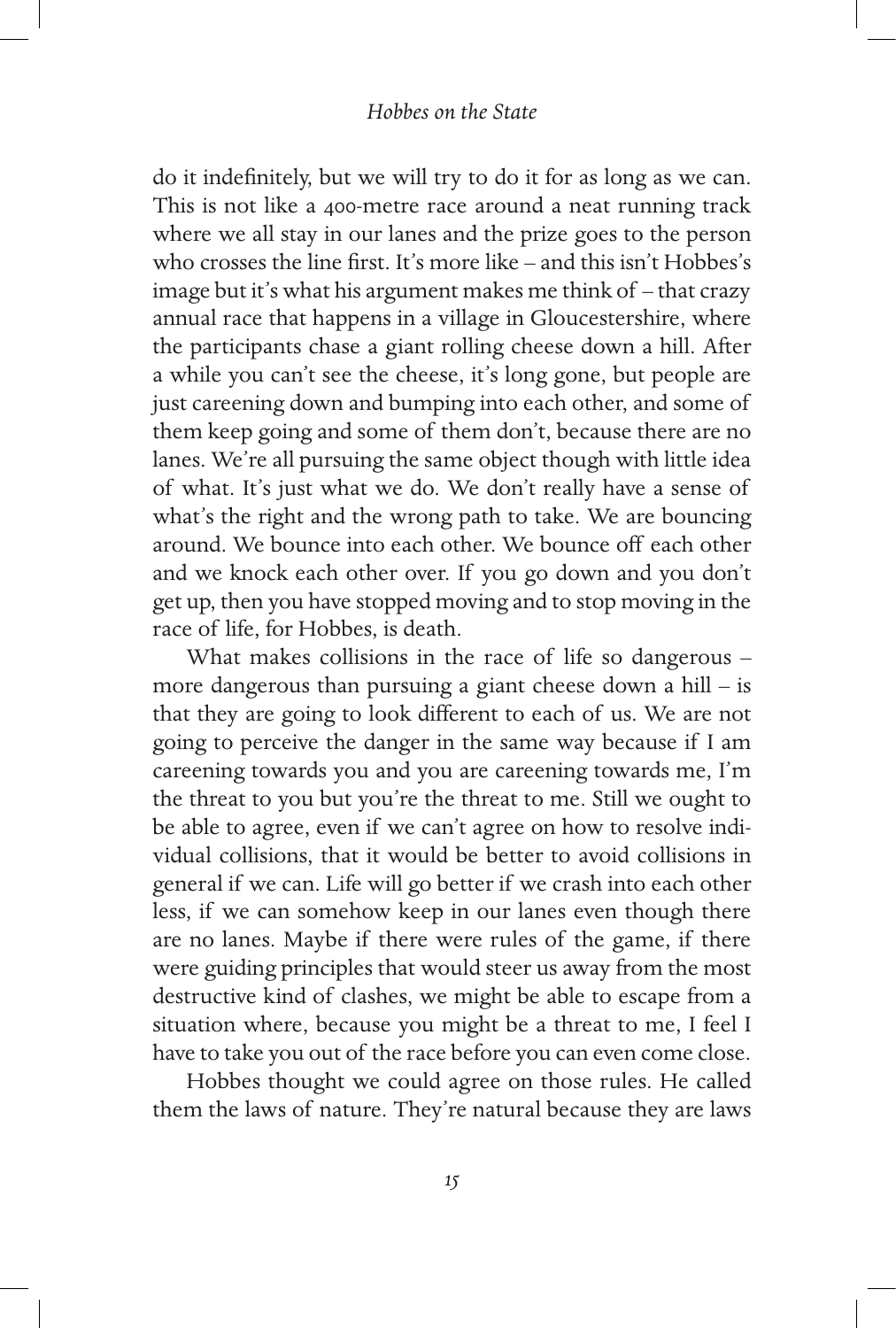that apply to us as living, rational creatures. There are quite a lot of them – in *Leviathan* Hobbes ends up listing nineteen laws of nature in total – but they can be summed up by a simple principle. We should all try '*to seek peace, and to follow it*'. Peace is the thing we're after; not war, not collision, not conflict. Those are just accidental by-products of being alive. Life will go better if we all try to seek peace. That's the basic law of nature, and we have to live by that law. So that should be what guides us. But – and this is the problem that ends up requiring a new kind of politics to resolve – the law of nature is also a right, a right of nature to do whatever we think is necessary to preserve ourselves. Peace presupposes our continued existence. No law would make sense if it didn't allow for that.

This then is the fundamental problem. Our natural instincts – our drive to stay alive – generate both the constraint of the law of nature and the licence of the right of nature. We all have the right to interpret the law of nature in a situation of conflict in order to try to preserve our natural existence. This could be conflict over anything: religion, love, money, tax, war, aesthetics. I might fear you because I don't like the way you look. It would be trivial, but it could also be deadly. Humans are capable of fighting about anything. The law of nature, which says 'seek peace', when translated into the right of nature, which says 'do what you need to do to preserve yourself', means the conflict will continue because the conflict will not look the same, depending on which side you are on. Hobbes was clear that rational human beings, even though they know everyone ought to seek peace, also know that everyone has the right to judge what counts as peace. As a result, rational human beings will seek to preempt each other. If they see a distant threat, a dimly perceived threat, something that might turn into a threat one day, they will try to take it out before it becomes an overwhelming threat. So the recipe of everyone seeking peace will morph into what Hobbes famously, chillingly, called 'the war of all against all': the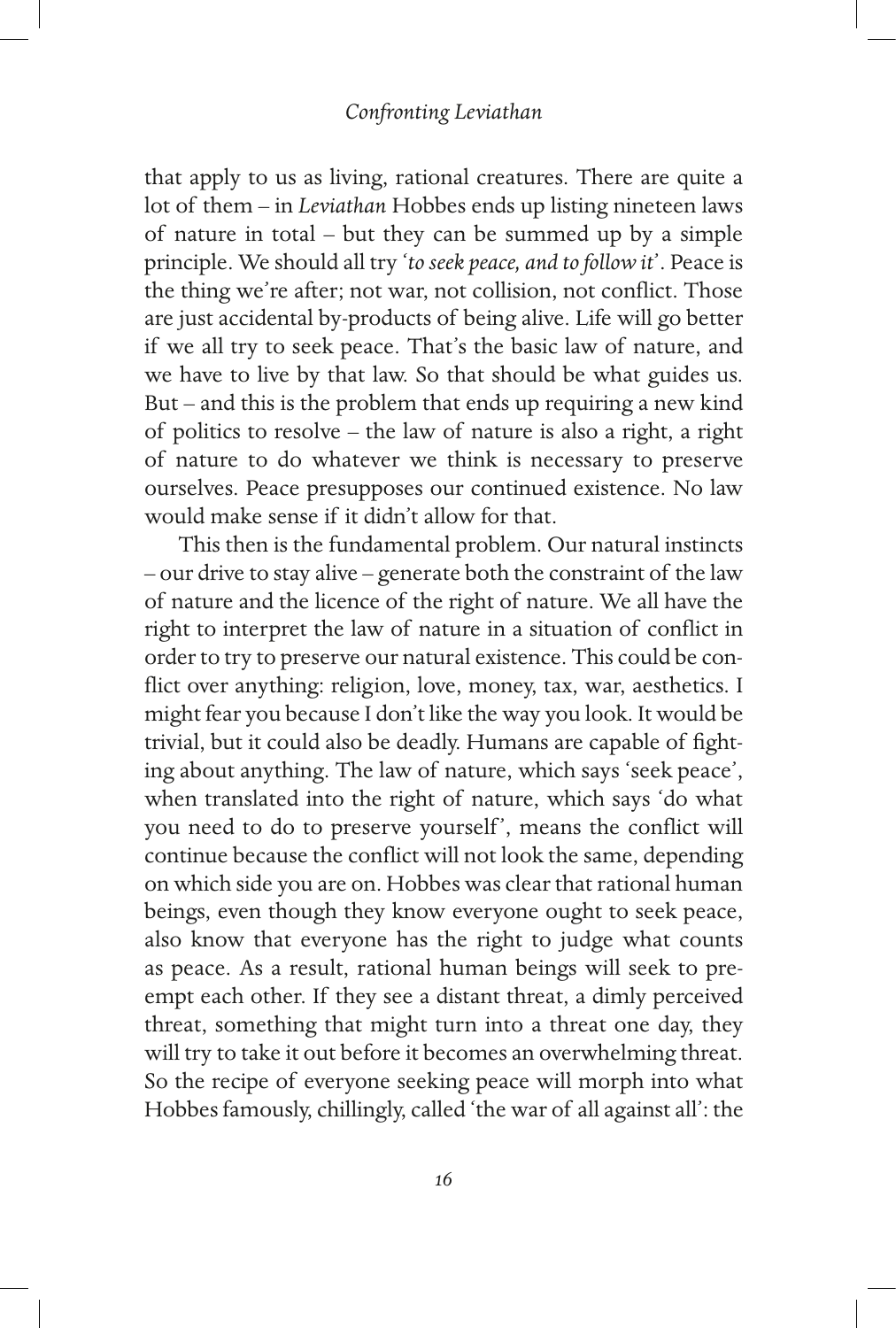nightmare that in many ways was Europe in the first half of the seventeenth century.

But there is one more step to go. There is still one more thing that we can agree on. If we understand the nature of the problem, that seeking peace is a recipe for war because we cannot agree on what counts as peace, then we should be able to agree to let one person decide for all of us what counts as peace. We hand over our right to make that choice. We should do it rationally. We should do it willingly. And then everything changes. This is the magic of the arrangement – it's mechanical but it's almost alchemical too. It effectively creates something out of nothing. If everyone agrees to make the switch, the person with whom the right to decide on peace now rests has the power to force everyone else to abide by his (or her or its) decision. That person still exists in the state of nature. He (or she or it) has no special natural powers. But because that person's decision speaks for all; it has all our strength behind it.

Hobbes was not naïve. He knew that we might regret giving up our right to decide to someone else. We might not like the decisions being taken on our behalf. We might even think they are a threat to us – after all, what if the decision-maker decides that *we* are the threat to peace? Why give over your judgement about your personal safety to someone who might make you feel profoundly unsafe? Hobbes's answer was that in those circumstances you might well want to back out of the agreement. But if the agreement works, you won't be able to. If you are seen as the threat, then everyone else will have good reason to do what the decision-maker says. This is the scariest feature of Hobbes's state. You can run – he says explicitly that you have the right to run away – but you can't hide.

The two key terms that Hobbes used to describe this arrangement are words that still permeate our politics. The person with whom the power rests is called the 'Sovereign', and the process by which the power is acquired is called 'Representation'. The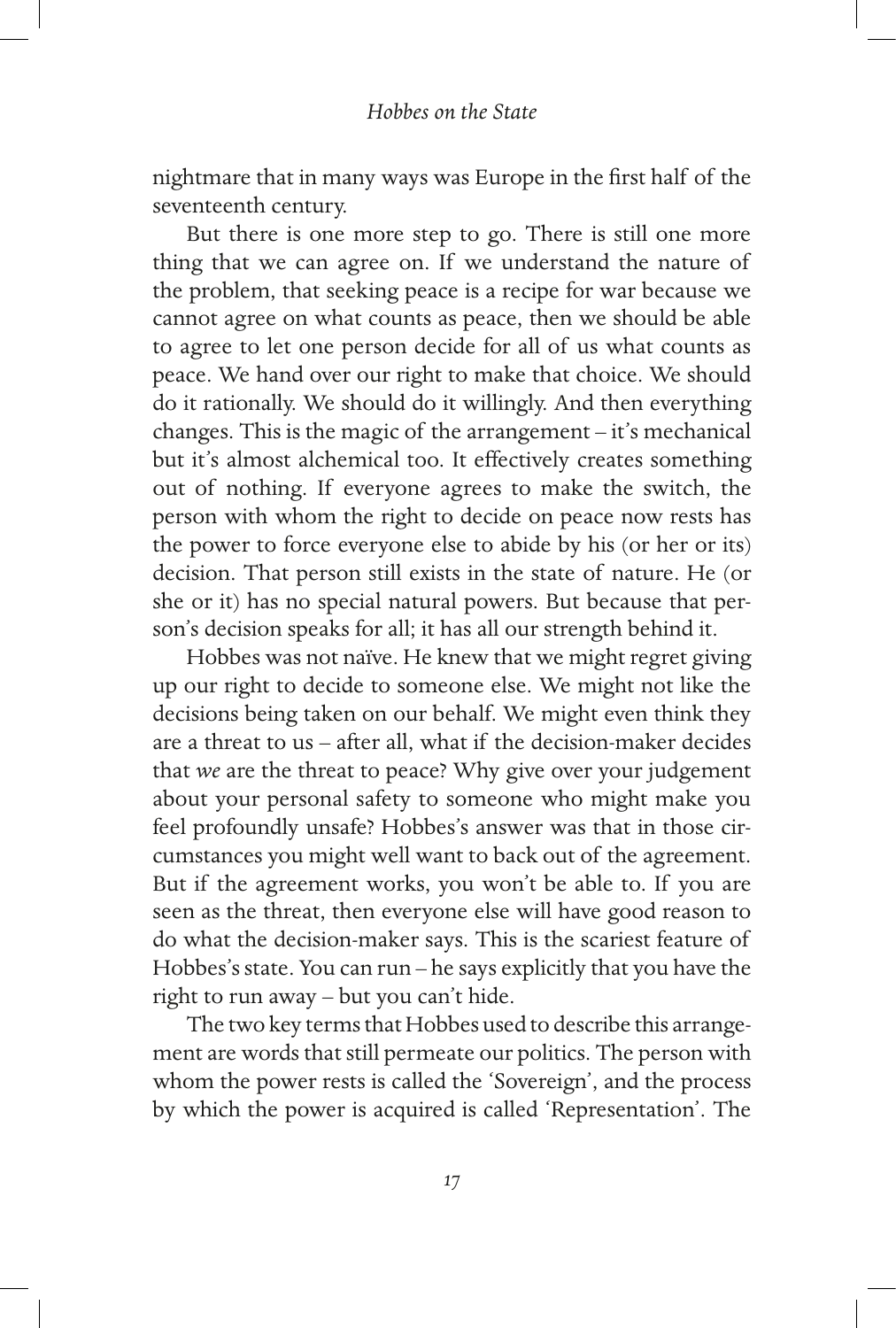sovereign represents us by deciding for us about peace. That for Hobbes was the only way to achieve peace. But those two words don't really mean for Hobbes what they mean for us. They are narrower, more technical, more minimal, slightly more chilling than we might want them to be. 'Sovereign' for Hobbes is a neutral term. It just means the decider, the decision-maker. Hobbes is adamant that it matters more that there should be a sovereign than who or what the sovereign should be. He did have a personal preference. He thought politics went best when the decision-maker was a single human being: that is, a king or queen. It's worth remembering that the sovereign under whom Hobbes was born and spent the early years of his life was a queen, Queen Elizabeth, in many ways the best sovereign he ever knew. His preference was for monarchy. But in 1651 there was no monarch. Two years previously the king had been beheaded. So it was important for Hobbes to say that it doesn't matter. This got him into deep trouble afterwards, when Charles II, the son of the executed monarch, returned to the throne. But in 1651 the logic of Hobbes's argument in *Leviathan* required him to say that the sovereign could be a parliament. Indeed, in England in 1651, the sovereign *was* the parliament. It could be anyone, or anything. It could be a large group, a small group or it could be one individual. If it's a parliament, the decision will have to be made by majority voting. What matters is that there is a decision, and that decision is taken to be the decision of all. If parliament is taking the decisions, then even monarchists – even monarchists like Hobbes – have to accept this. He said as much in a special appendix he added to the final manuscript of *Leviathan*. It was fearless intellectual honesty, and it cost him his peace of mind and almost his life.

If you can accept the logic of this argument, you can get to peace. If you can't accept it, Hobbes thought, you will have no path to peace. Your politics will break down. Your jealously guarded right to make your own political choices will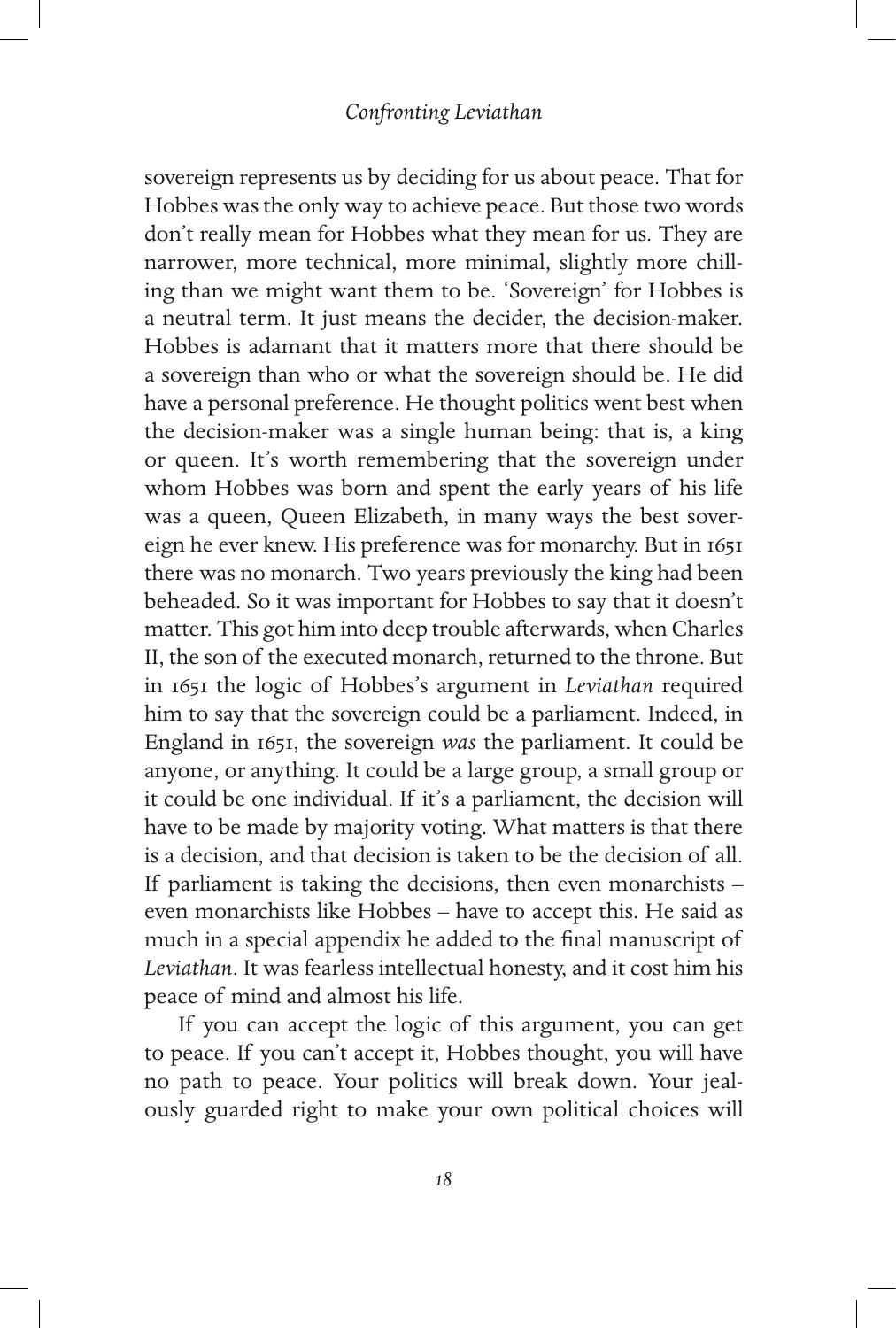destroy you. The thing that Hobbes wanted to emphasise above anything else is that what people think is the real political choice – republic or principality, Protestant or Catholic, me or you, us or them – is not the real choice. If that's how your politics boils down, something's gone wrong. The only true political choice is order or chaos. The political choice is you either have a state – with this tight, mechanical, interlocking relationship of representation, so that you cannot have a sovereign without the authorisation of the people, but the people have no rights against the sovereign because the sovereign is the decider – or you don't. You either have that arrangement or you have nothing. The alternative to this form of politics is not a better politics or a worse politics. It is no politics at all. That for Hobbes was the real choice.

What are the implications of this radical, jolting, slightly mad, incredibly powerful argument? It is easy to misread them. There are various misconceptions about Hobbes. One of them is that he is a deeply pessimistic political thinker, because what he is best known for is not his description of the world after the state has been created but his description of the world beforehand, which he lays out in the first part of *Leviathan*. He calls that world – as did many other authors writing in this genre – 'the state of nature'. This is the state of human beings in their natural condition before they have created the artificial, peaceproducing, decision-making machine that will save them: before they have built the Leviathan.

That description of the natural human condition is, in Hobbes's version, famously bleak and miserable. His catchphrase is 'nasty, brutish and short'. It describes the life of humans in the absence of a state, during the war of all against all, under the state of nature. And it leads people to imagine that Hobbes must have had therefore a bleak view of what humans are, indeed a negative or even a cynical view, that he didn't allow himself to think the best of us. It's assumed he thought the worst of us,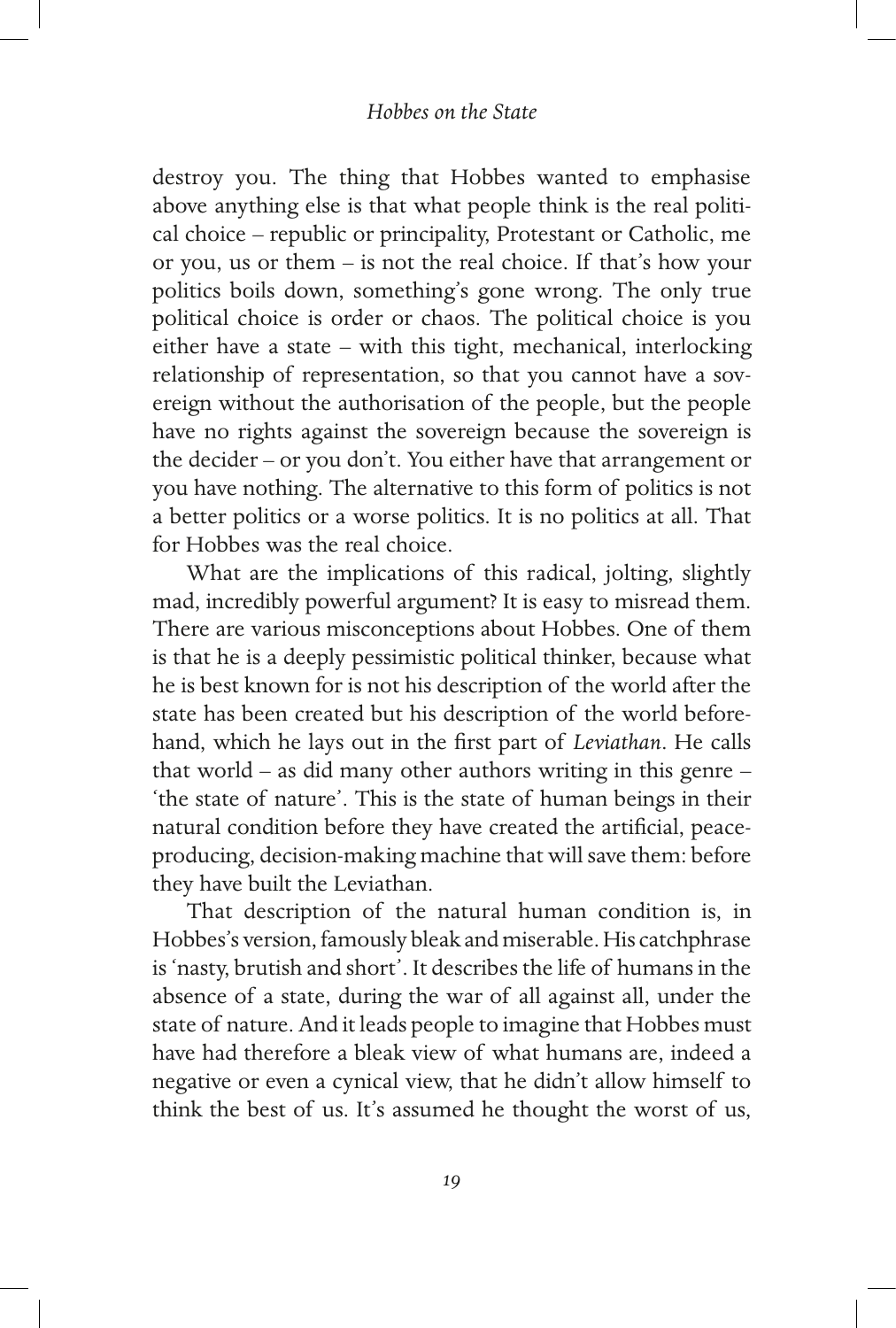that in the absence of a state we were liable to go around killing each other, because that's simply who we are. We appear in this version of the state of nature to be a species of killing machine. But that doesn't really capture Hobbes at all. Not least because to be a sceptic is not anything like the same as being a cynic. A cynic thinks the worst of people. A cynic always looks for the nasty motives behind human action. A sceptic doesn't think the worst of people, or the best of people, for that matter. The sceptic just wants to know is there anything we can know for sure. Hobbes was one of those.

It is true that some of what he writes, particularly in *Leviathan*, with its lingering traces of brain fever, is a little cynical. It's not a particularly rosy picture of what human beings are and what we're capable of. It's also quite funny. Hobbes writes a lot about the quality of human existence that he calls vainglory: not just vanity but vainglory, that preening, delusional pursuit of the favourable glances of others as everyone's careening down the hill chasing the cheese. 'Vainglorious men,' he wrote, 'estimate their sufficiency by the flattery of other men, without assured ground of hope from the true knowledge of themselves.' We still care about how we look in the thick of the chase. We want to fall gracefully. We build up all of these elaborate conceits to persuade ourselves that we look better than the person charging down the hill next to us. For Hobbes that makes us slightly ridiculous, because we are slightly ridiculous. So perhaps it is a little cynical. But Hobbes did not think that people were nasty. Nasty, brutish and short does not describe human motivation. It describes our lives in the state of nature: unpleasant, brutish, no better in a way than what an animal might expect, and short because we stop moving much sooner than we might. But it's not because *we* are nasty, even if we are ridiculous. It's because we can't trust each other, however much we may try.

One of the words Hobbes uses to describe the problem with the state of nature is what he calls our 'diffidence' of one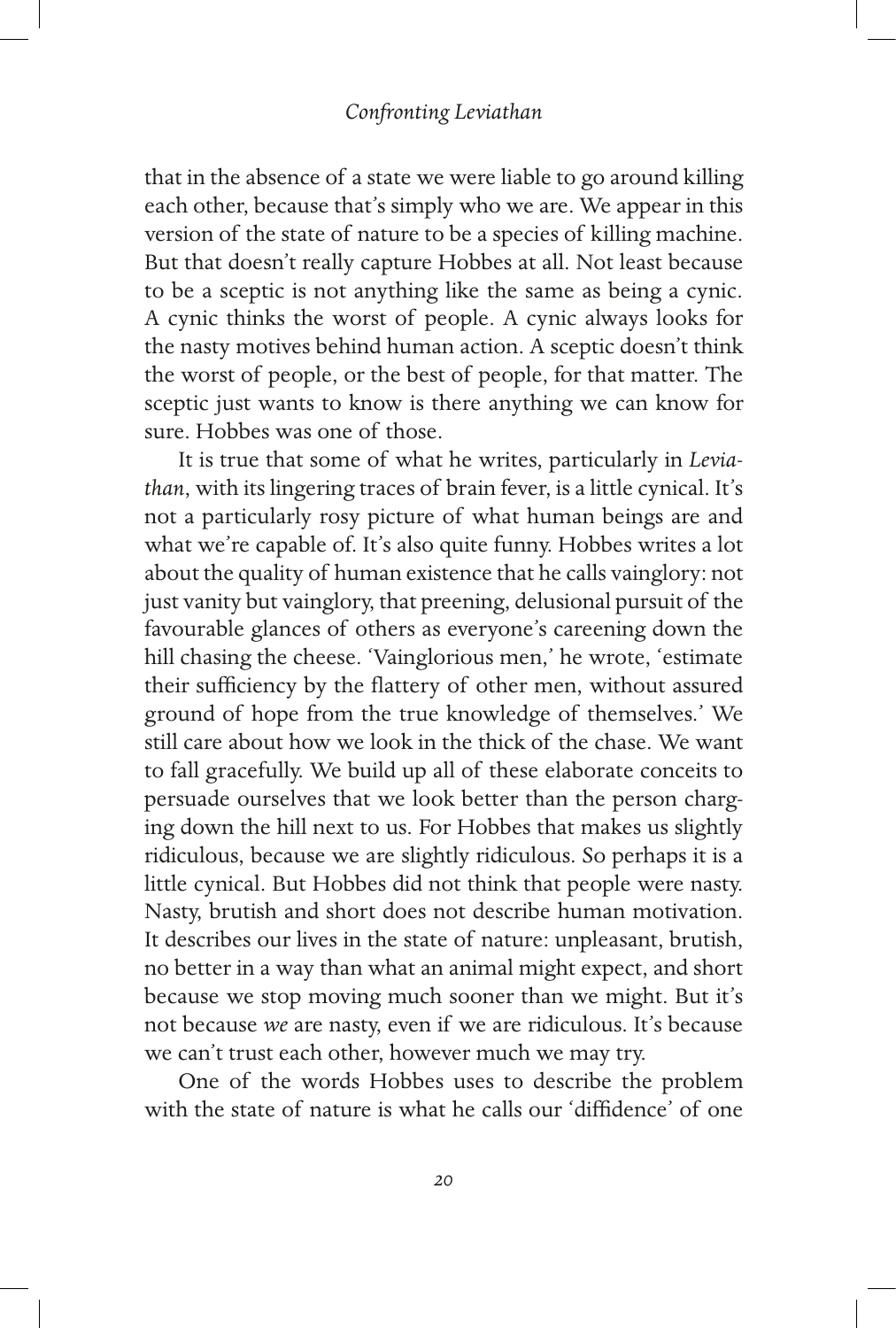another. It means a kind of shyness. It also means a lack of trust. It is this wariness of what other people might do that leads us to take pre-emptive action: 'For from this diffidence of one another, there is no way for any man to secure himself, so reasonable, as anticipation; that is, by force, or wiles, to master the persons of all men he can.' We aren't natural monsters or brutes. We are just our innocent, anxious, vulnerable, natural selves. We never know for sure what we're up against. We're shy. We're mistrustful. Our lives are solitary not because Hobbes thought that human beings were naturally solitary creatures. We're always trying to make alliances. We're always trying to forge little communities that could become bigger communities. We seek peace. We want it. We desperately want it. We know the cost of not having it. But we can't get it, not because we don't like each other but because we don't trust each other. The state of nature of Hobbes's *Leviathan* describes a world not of solitary, grumpy individuals wandering around looking for opportunities to do each other harm but a world of tragic, futile attempts to build communities around family or religion, around prosperity or commerce, of trying to create stability, trying to pass things on from generation to generation, and we keep seeing it break down, keep seeing it fail. The fragility of political community was, among other things, what the ancient world taught us. It taught us that if you do politics that way – the either/or way – you can build the most amazing political structures, but they won't last. Everything natural is fragile. Balance is fragile. The choice is always precarious in pre-modern politics. If you can get away from the choice, it might be ugly to start with. It will certainly be highly artificial. But artifice – the artificiality of the well-constructed machine – is what lasts. This is a sceptic's, not a cynic's, account of politics.

Another misconception about Hobbes, because of the way he constructs the state through an agreement to have a state, is that he belongs to what is often called 'the social contract'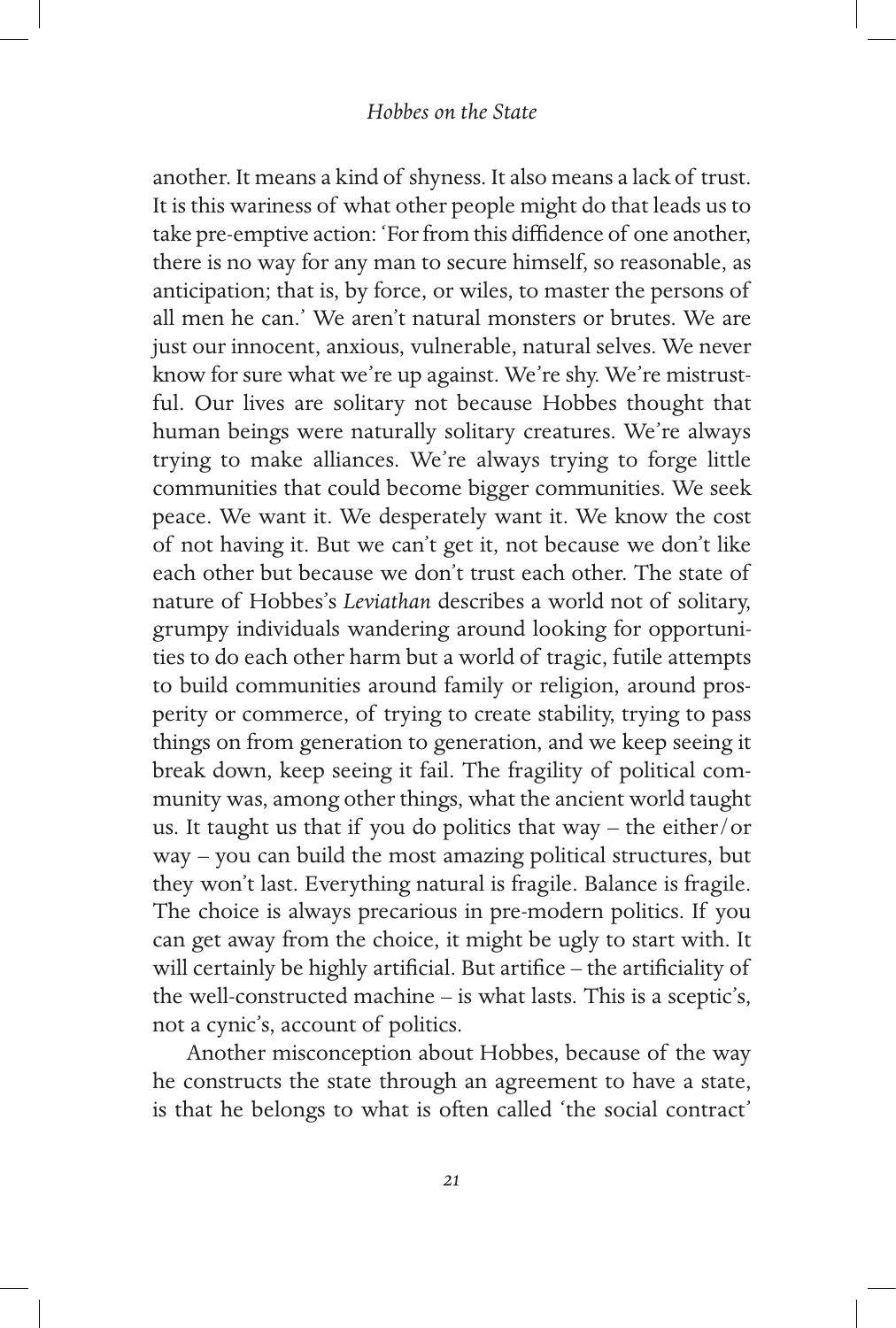tradition. This is a tradition that significantly precedes Hobbes and had a life well after Hobbes. He certainly did not originate it. But Hobbes doesn't belong to that line of thinking anyway. His argument is different – crucially, uniquely different – and the difference is what's so distinctive about *Leviathan*. The conventional social contract tradition says that to build a state out of nature the process has to happen in two stages. You can't do it all in one go. First of all, those individuals living a natural existence have to make themselves into a society. They have to do this because the social contract is going to have to be between a society and the political entity that will have the power within that society. It was thought that it couldn't be between government and individuals because that wouldn't be a 'social' contract; it would just be thousands of individual contracts. So first you have a contract between a group of individuals to turn themselves into a people – a community, a society, some kind of collective unit – and then you can have a contract between that people and its government. Two contracts, not one. The social contract tradition, certainly as it preceded Hobbes, tended to have within it the echoes of the pre-modern conception of political choice. These contracts were trying to get away from that choice by turning choices into contractual arrangements. But the two contracts constitute the two sides of politics, the people and the government. The lingering possibility remains of being asked to choose which contract you prefer.

Hobbes needed to get away from that for his own intellectual purposes. He had to remove the possibility, the lingering taint, of that choice: he had to collapse the double contract into a single arrangement. His word for it was a 'covenant'. 'Covenant' means an agreement about the future. I'll do it if you say you'll do it. And if you'll do it, then I say I'll do it. But the agreement had to happen in one go. There couldn't be first a society and then a government or a sovereign. The natural state of human beings – consisting of what Hobbes called 'a multitude', just a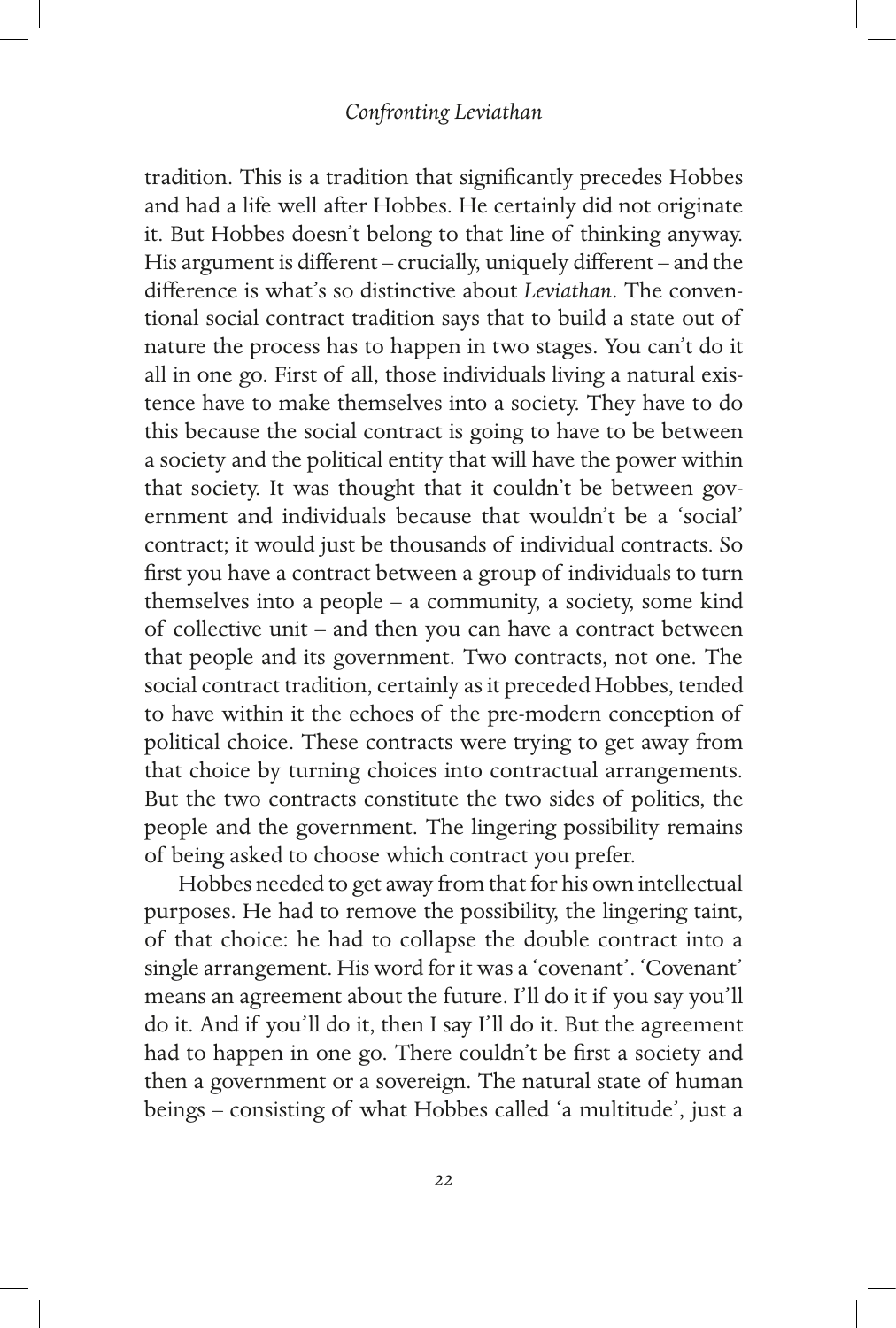crowd of individuals – had to create government and society all in one go. That's the argument that he makes in *Leviathan*. He says, in one of the most important passages in the whole book:

A multitude of men are made 'one' person when they are by one man or one person represented, so that it be done with the consent of every one of that multitude in particular. For it is the 'unity' of the representer, not the 'unity' of the represented, that maketh the person 'one'. And it is the representer that beareth the person, and but one person; and 'unity' cannot otherwise be understood in multitude.

What this means is that you cannot create a society until everyone has a single representative: i.e., until you have a sovereign. There is no unity in multitude except through representation, so there can never be a choice between society and government. You either get both or you get neither. The risk of the double contract is that it re-opens the possibility of taking sides. If society contracts with the government, then perhaps the government will be seen to have broken the terms of the contract, and then maybe individuals will take the side of their society against the government. In Hobbes's terms, that route leads to civil war.

Crucially for Hobbes, under his arrangement there is no contract with the sovereign. The only contract, the only covenant, is between the individual members of the multitude. We agree among ourselves to let someone decide for us. We do not come to an arrangement where we say, 'You are allowed to decide for us but only if you agree to do this or do that' (most likely, 'we'll obey you if, and only if, you agree to protect us'). We say to each other, 'If you'll agree to it, I'll agree to it, so if I agree to it, will you agree to it?' The sovereign does not have any obligations under the covenant. The sovereign is still in the state of nature: the only person in that state. The sovereign retains those natural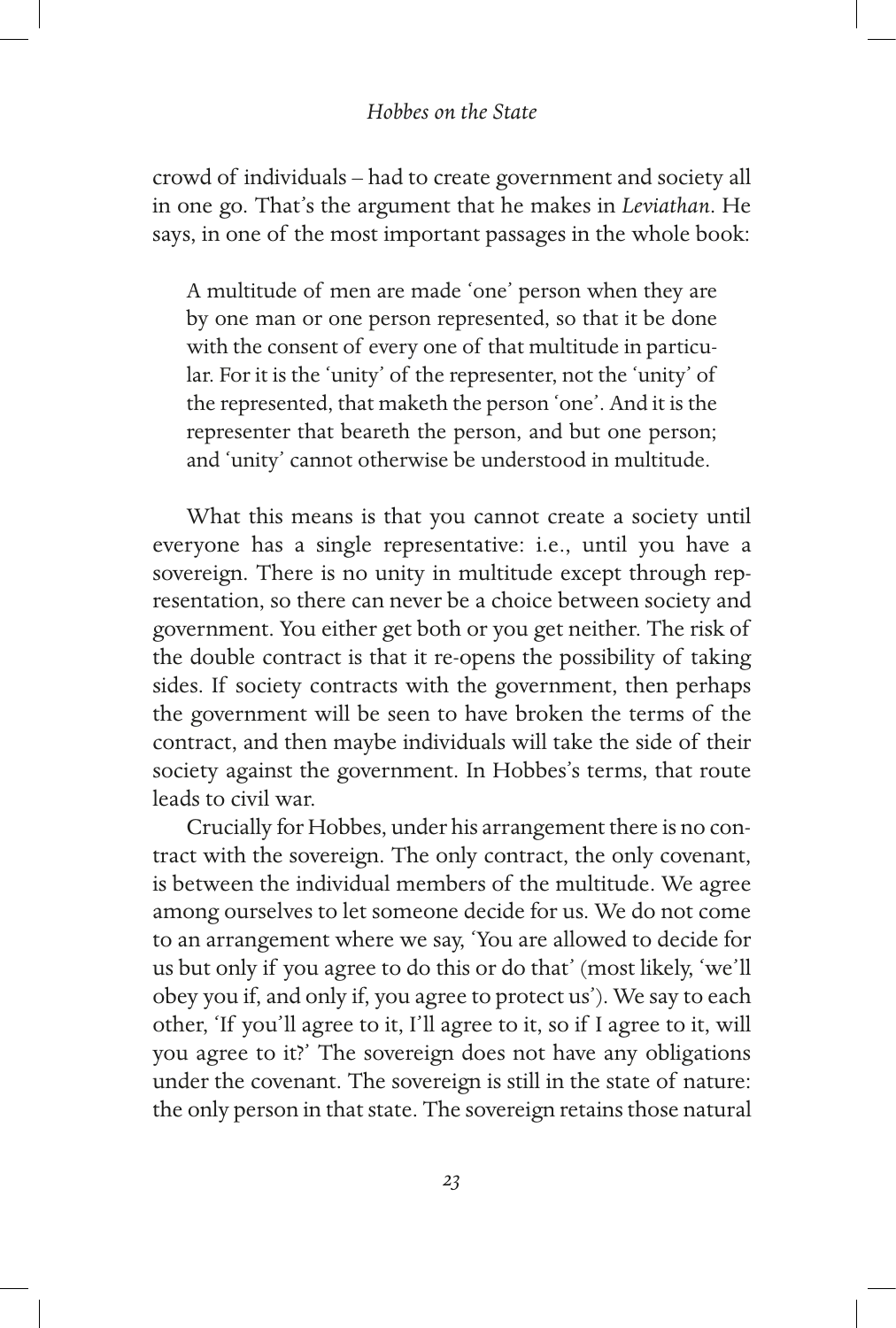rights we all once had to decide on what counts as peace. So there will be only one definition of peace: the sovereign's. Not because we have instructed the sovereign under terms to do it, but because we have left the sovereign with the right to do it, and the right then becomes the power to do it, because we've all agreed to abide by our covenant with each other. That's how it's meant to work. It's a strange, puzzling idea, because everything has to happen in one big-bang moment. First you had nothing, and suddenly you have a society and a state through the creation of a sovereign. They all go together, which means you can't have any one part of that package without the whole package. There is no choice. There is no society without government. If you don't like your government, then you can't have your society. You can't have any kind of politics at all.

Another thing that's sometimes said about Hobbes is that he's a forerunner of a kind of totalitarianism because, if it's true that the sovereign is under no obligation to us, we have nothing to hold the sovereign to. We have no rights against extreme abuses of power, no grounds to complain. Hobbes is very clear about this. The sovereign has absolute power. Our 'representative' does not answer to us. The sovereign decides, and we have to live with the consequences because we have authorised the sovereign to decide. And because we have authorised the sovereign to decide, if some of us break away because we're not happy with the arrangement, the rest of us will pull the defectors back. That looks like a really nasty form of politics, and even at the time many of Hobbes's critics said so: isn't this out of the frying pan into the fire? Who would want to sacrifice their natural rights for this? It's still a very real question. But it's not totalitarian. It's not even close.

Absolutism is not totalitarianism. One way to characterise the difference is that under a totalitarian system – Stalinism, for instance – the sovereign power tries to decide about everything. Politics permeates all of life. The decisions made at the top by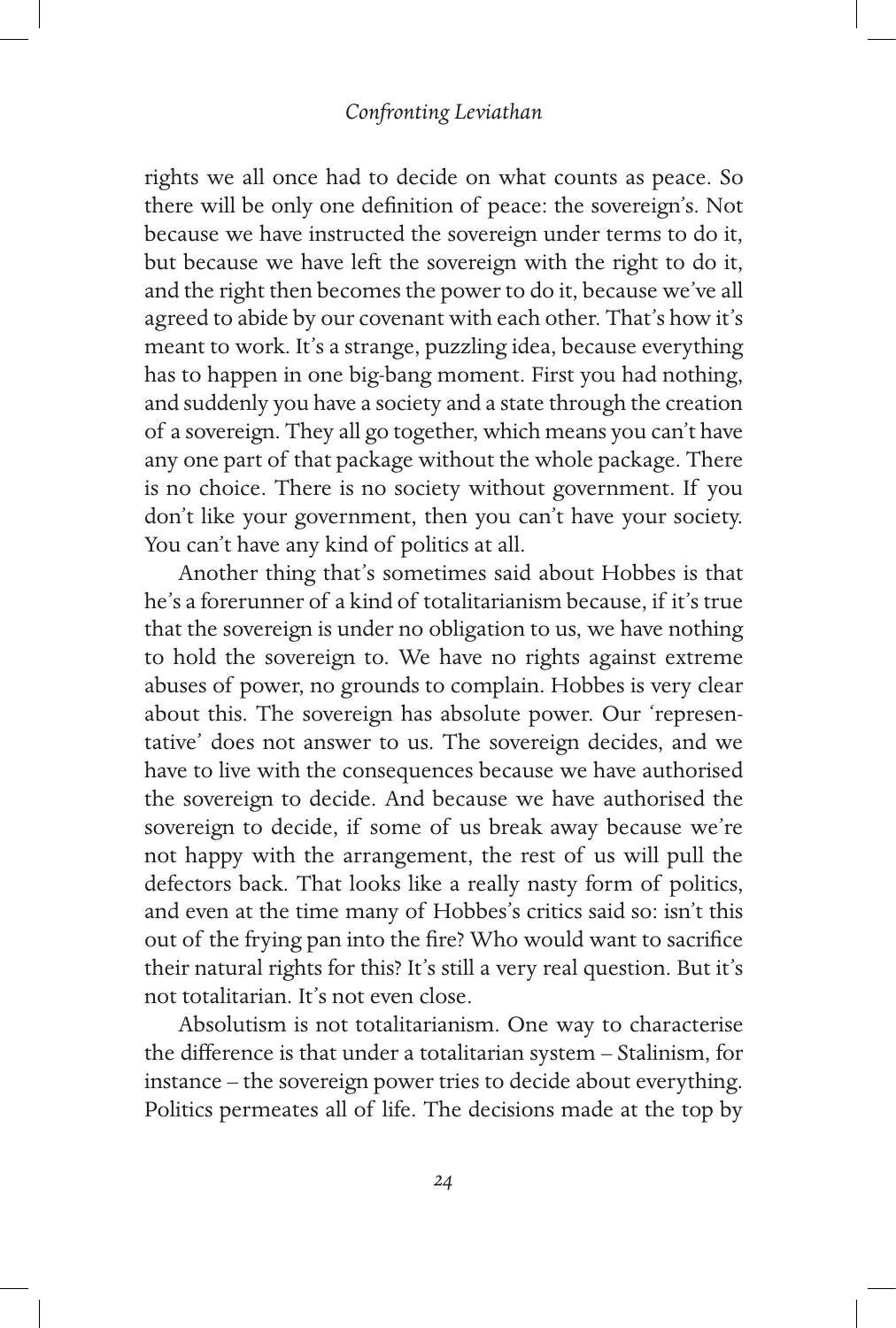the head of the state, and by the small, privileged group around that person, cover everything. There is no escape. People are not allowed to move away from a political life because politics is total. Under an absolute system, by contrast, the sovereign does not decide about everything. It's simply not possible. But the sovereign can still decide about anything. That's the difference: totalitarianism is everything politics; absolutism is anything politics.

In *Leviathan*, Hobbes is quite clear that it would be absurd to think that any sovereign – whether king or parliament – could pass laws, issue edicts or make commands that covered every aspect of the lives of the members of the state. This is the middle of the seventeenth century. If you are in power as a king or a parliament, in Whitehall or in Westminster, you barely have any idea what's going on five miles down the road. Communication is terrible. Transportation is awful. Information is more often just guesswork. You are completely reliant on news that's always out of date by the time it reaches you. People five miles away can't be controlled by you. People fifty miles away barely even exist for you. People three hundred miles away are just a rumour to you. Totalitarianism under those conditions is a laughable idea. It is also, Hobbes says, a terrible idea. Why would any sovereign, why would any person left with this right of nature, think their job was to pass laws about everything? Not least because it's very unlikely to lead to peace. The definition of peace will become incomprehensible if there are too many laws and not enough clarity. The job of the sovereign remains – though the sovereign cannot be held to this job except by God and it's not clear that Hobbes thought God even exists – to make the lives of subjects go better. It would be absurd to try to engineer this in each and every case. It would also be unachievable. As he wrote: 'There is no Commonwealth in the world, wherein there be rules enough set down, for the regulating of all the actions, and words of men (as being a thing impossible).'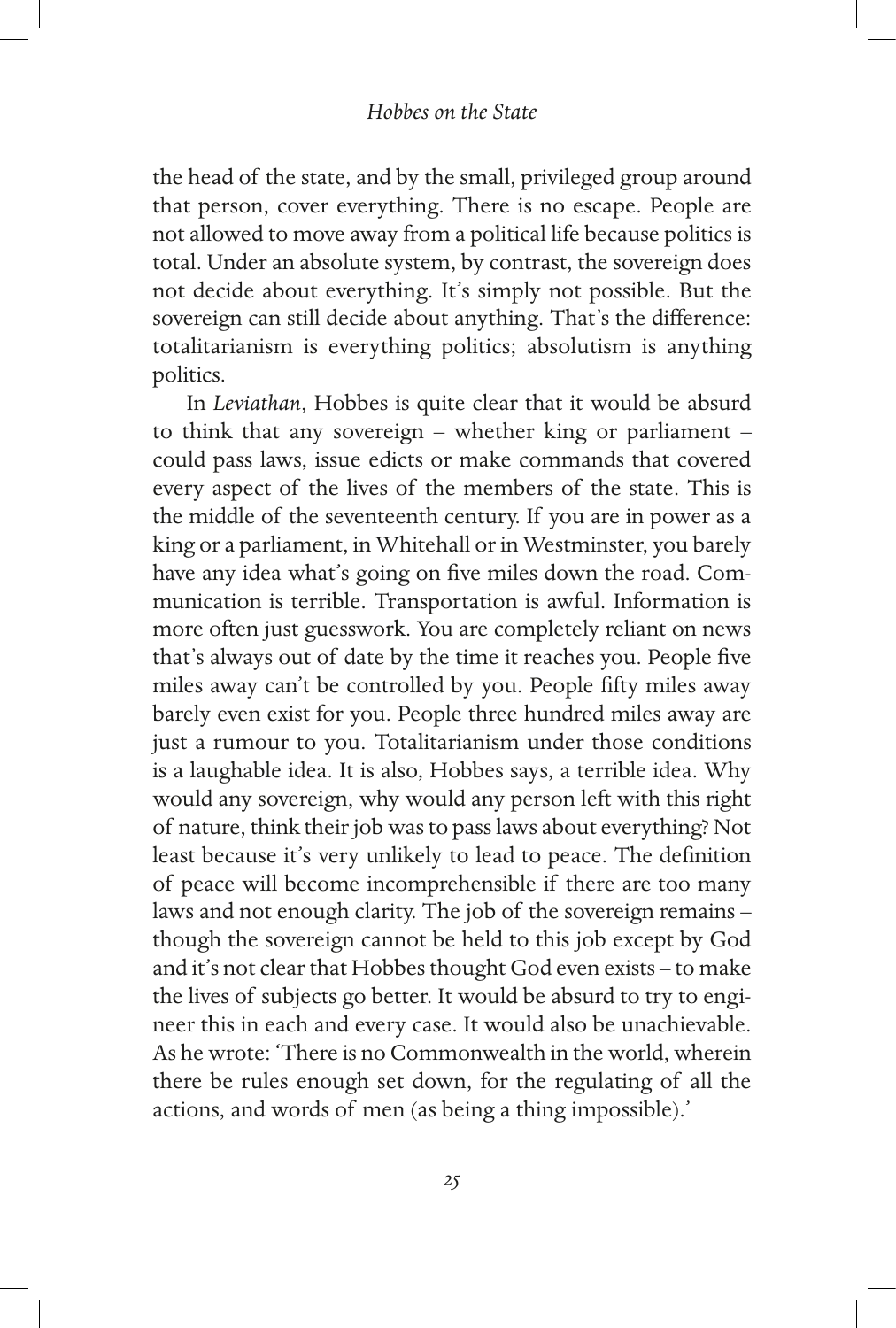## *Confronting Leviathan*

Where there is no law – and most aspects of life will not be covered by law – Hobbes insisted that people should be free to do 'what their own reasons shall suggest, for the most profitable to themselves'. That word 'profitable' makes many critics – including some of the critics I'm going to talk about in later chapters – think that Hobbes was a proto-capitalist, that this was about defending the rights of the profit-makers. What he really meant by 'profitable' was simply to do whatever seems best, as creatures in motion, as we pursue the objects that we're drawn towards and seek distance from the objects that repel us. That's just life. It's what we all do. We're all seeking profit in some way or another – not narrow economic profit, but we are seeking to be better off than we were yesterday. And we must be free to do that. It's the inevitable consequence of this political arrangement because most parts of our lives will not be covered by law. Yet crucially, under the Hobbesian arrangement, the sovereign gets to decide which those parts are.

There's the rub: you can never be sure that the sovereign won't suddenly decide that something that seemed to you to be your personal concern has become a threat to the state. You might live in a Hobbesian state where the laws are pretty minimal. Some things are almost certainly going to require sovereign decision, including literal questions of war and peace. The sovereign decides when the state goes to war. The sovereign decides how to pay for it. The sovereign will decide about tax. In all states, Hobbes argued, the sovereign will need to manage the money supply. He also said that the sovereign will need to look after the basic welfare of the poorest people in the state. It would be a danger to peace in any state to let some people fend for themselves when they can't. But on the issue of religion, the biggest source of conflict in the seventeenth century, Hobbes is relatively agnostic as to whether the sovereign ought to heavily regulate, partially regulate or actually be pretty tolerant about the public manifestation of personal beliefs. If it's not a threat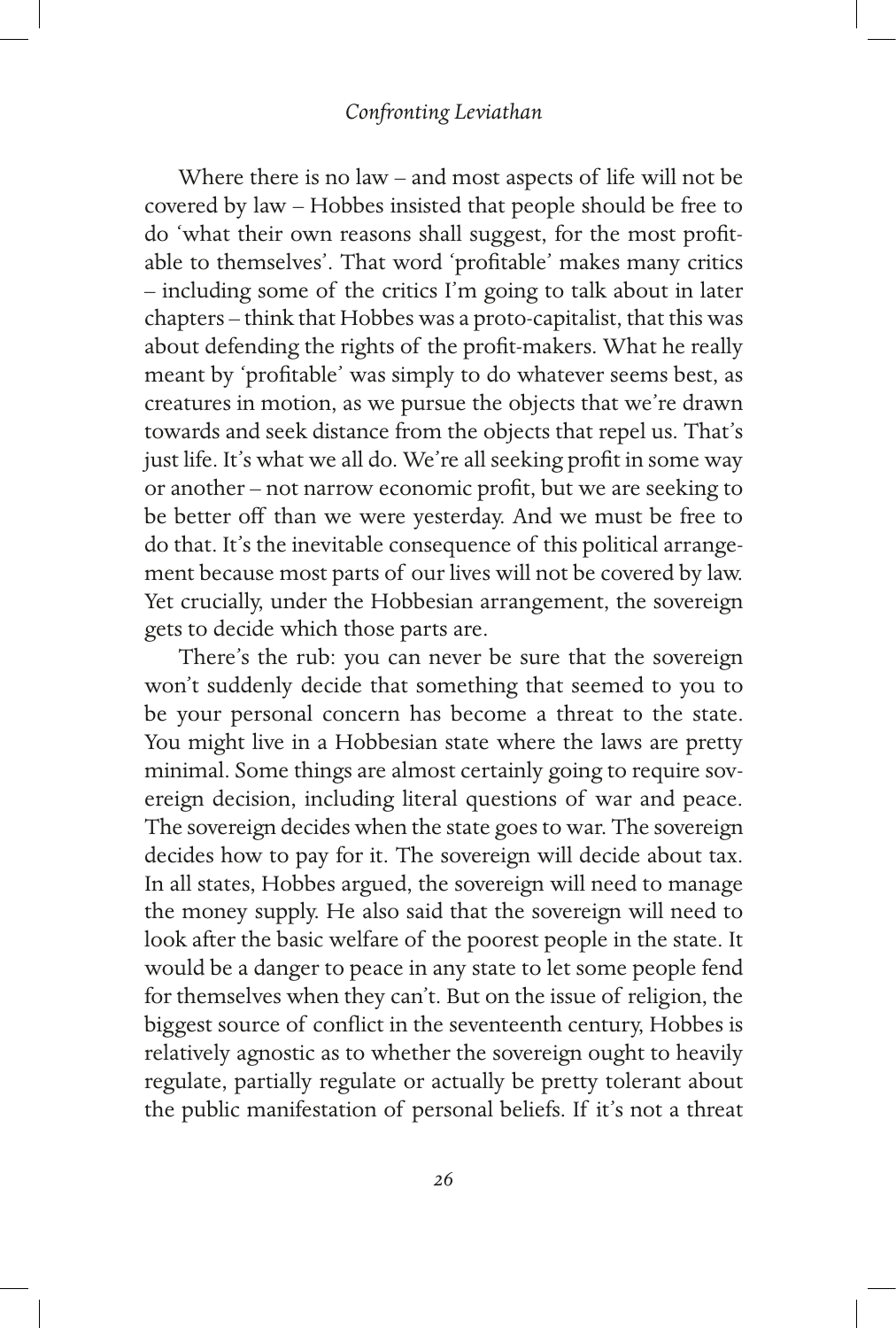to peace, let people believe what they want to believe. Possibly, even, let them worship how they want to worship. Anyway, at some level regulating belief is another impossible task because no one truly knows what anyone believes in his or her heart.

So *Leviathan* – despite its reputation – is a book that not only allows for but seems actually to favour the idea of a tolerant sovereign and a broadly liberal state. Hobbes never wants the sovereign to pursue futile forms of control. Yet on Hobbes's terms you can never be sure. One day the sovereign might decide that your personal practices, your religion, your sex life, those parts of your life that you think have got nothing to do with politics, what goes on inside the place where you live, inside your bed, even inside your head, any of these might be deemed a threat to the security of the state, to be in some sense destabilising the public order. It's always a possibility. And then you have no recourse. That's what makes Hobbes's Leviathan terrifying. It's not that all aspects of your life will be controlled, but that you never know from one day to the next with absolute certainty which aspects will be controlled.

This arbitrariness is what gives Hobbesian politics its distinctive flavour. Arbitrariness is not what Hobbes wanted. He was a fearful man, and he didn't like uncertainty. He was a sceptic searching for solid ground. But he thinks the final price of security is the knowledge that the sovereign ultimately must be allowed to decide what counts as a threat, which means there is always the risk of arbitrariness. It is the risk in all modern states, even the ones, like ours, that have manifold, multiple safeguards against this. There is always the risk in a modern state that the sovereign power in the state will decide that the threat is you.

There are two really profound implications of this conception of politics. They connect because in each case, although the pre-modern choice has been neutered, it has not gone away. That choice – what was once the fundamental choice – has been internalised into the body politic, into the lives of people who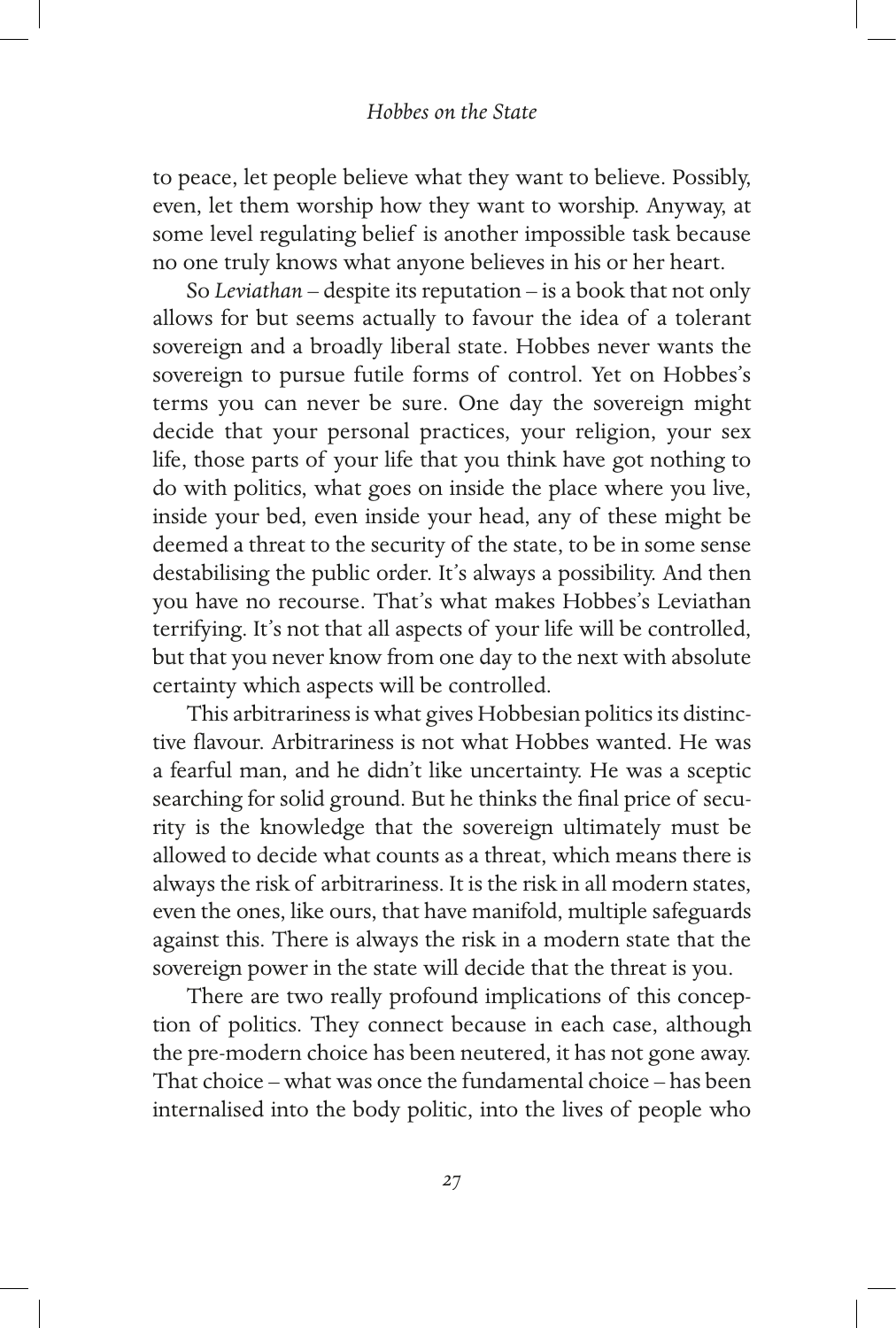### *Confronting Leviathan*

are living in this state, both at the top and at the bottom, so that everyone, in order not to have to make that choice, is leading a kind of double life. There is a doubleness all the way through this conception of politics, and there is a doubleness all the way through our conception of politics too. That is why, for all our distance from it, we are still inhabiting Hobbes's political world.

The sovereign will lead a double existence. To be a sovereign in Hobbes's state is both to have extraordinary power and also to have ordinary power. Remember how the original arrangement is set up: the covenant that produces the state does not actually give the sovereign any power that did not exist in the state of nature. It leaves the sovereign as the only person with that power, the power that we once all had to decide for ourselves. Once we could all decide what counted as peace. Now just one person gets to make that decision. But if only one person is deciding, that makes this one person completely different from everyone else. It's almost as though the sovereign is the only one still leading a natural life. And yet it's a completely unnatural life because, as Hobbes says, it's a wholly artificial role. It's been created mechanically. Using the machinery of the state, the sovereign has to rule by fear, by terror, in order to corral the members of the state when they might be thinking of backing out of their undertakings. Hobbes wrote: 'He hath the use of so much power and strength conferred on him, that by terror thereof, he is enabled to conform the wills of them all.' At the same time the sovereign is meant to produce peace. And more than that, comfort too – 'By safety here, is not meant a bare preservation, but also all other contentments of life.' That's the job. The role is to be both a stabiliser and a terroriser. A comfort and a fright.

It remains the job of sovereign powers in modern states. Sovereignty always has both of those elements in it. Politicians with sovereign power are still somewhat terrifying, and yet their role is to make us all safer and more secure. Hobbes wanted to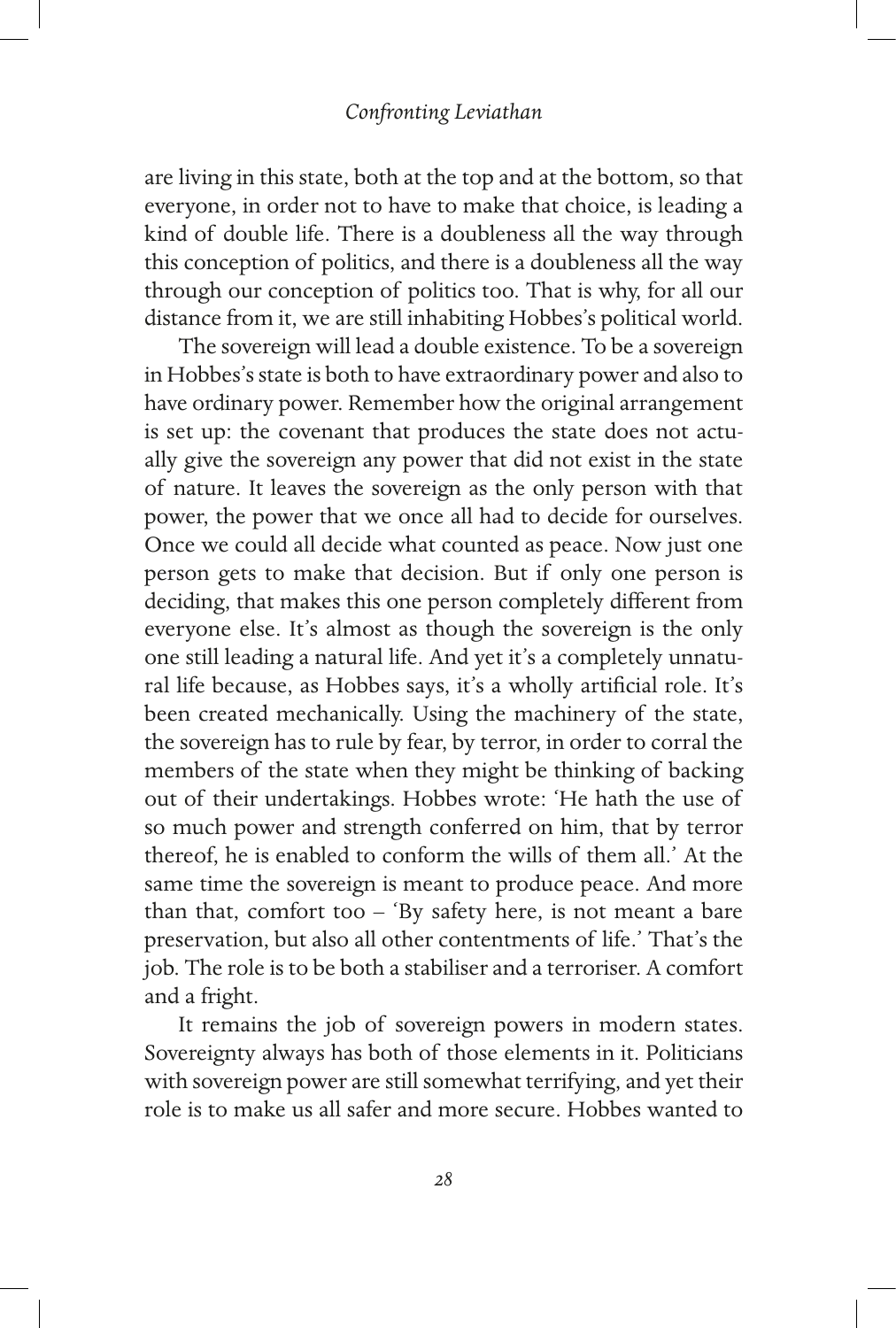strip the fear out of politics by putting it all in one place, where it wouldn't go away, but so that we could at least be sure where it is. If we know where it is, in an ideal version of this system, perhaps we can over time increasingly forget about it. The terror will abate. The sense of security will endure. That was Hobbes's hope. It wasn't a futile one.

But if you just think about what it would mean to be such a sovereign, it's going to be really hard. At times it's going to be profoundly confusing. Are you meant to be like the people who left you with the power, or are you meant to be different from them? There is at the heart of Hobbes's conception of politics, going right back to the beginning, to the original scepticism, a feeling that we are all equal because we are all equally vulnerable. That's what makes natural security a false promise. Yes, we're all different in some respects. Some are smarter than others. Some are more powerful naturally. Some are stronger. Some more adept. Maybe you're more wily; maybe I'm more cunning. Some people are going to look better. Running down the hill, some are more elegant than others. But we're all equally vulnerable to each other because even the weakest, even the least cunning, person has the power to end the life of the strongest in the state of nature. None of us is ever secure. To escape that condition we create a sovereign who hasn't been chosen by us, is not necessarily smarter than us or stronger than us, who is just another, equally vulnerable, human being or group of vulnerable human beings. If it's a parliament, it's still the same people that we are, or were, when we were all vulnerable together. But now with this extraordinary, artificial power, which changes everything. It's not at all clear just how human it is to be those people and to have that power.

The other deep division that Hobbes leaves us with is for everyone else, those of us who aren't the sovereign, who aren't the government – the vast majority who are living in this peculiar state because we understand that it's the only way to rescue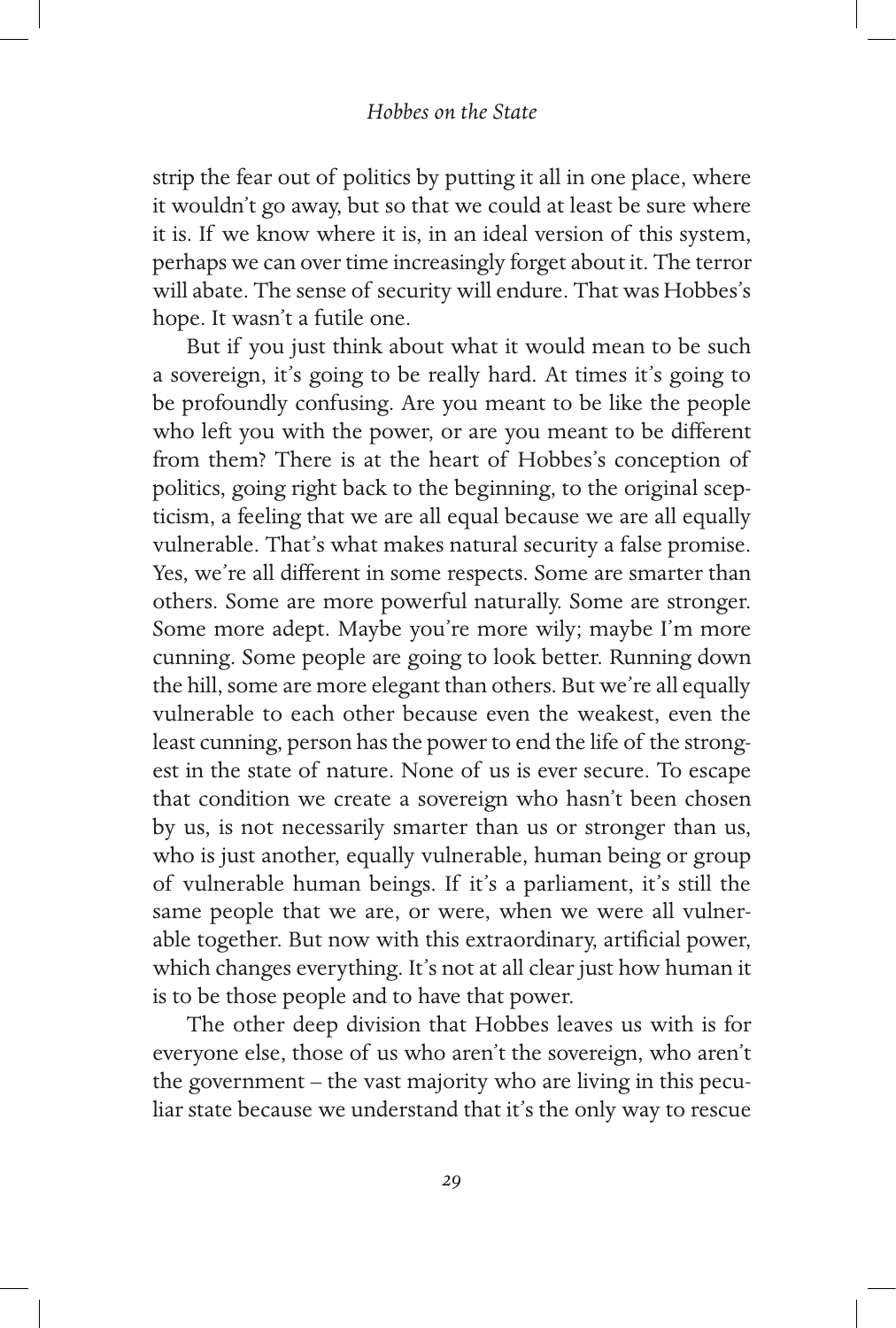ourselves from political conflict. There is also at the heart of the Hobbesian account of politics a kind of paradox, which is that this extreme version of politics, this extreme form of power, is the only thing that can save us from politics. If this state goes well, then increasingly we should have to think less and less about politics. The laws will be there in the background. As long as we don't disobey them, we can get on with our lives and do the thing that is most profitable for ourselves. We can carry on running down that hill, chasing that cheese, and some of us might catch the cheese. Some of us might even share the cheese. Many of us might do something better with our time than to keep chasing the cheese. All of us will do something else with our time because we will have the peace to make that choice. Our state protects us. It keeps us safe, and so we don't have to worry about it so much. This is project fear to rescue us from fear. But we will be leading a divided life under this form of politics because we never know when the fear is going to come back, and we know that the power to bring the fear back, to take the life-and-death decisions, does not reside with us. We have authorised someone else to take that decision, which means that in the soul of every subject who thinks of themselves as a citizen of a modern state is a kind of division that never goes away, and if you nag away at it, it could keep you awake at night. Here's the puzzle of the modern state: the only thing that can rescue us from politics is this form of politics, which means that we're never rescued from politics.

That puzzle, that dilemma, is with us now. Our states are increasingly far removed from Hobbes's original conception – the ideas that lie behind that growing distance will be the subjects of the following chapters. But I write this during a twenty-firstcentury pandemic that has seen states around the world take life-and-death decisions on behalf of their citizens. We have been locked down in our own homes for our own safety. We have found ourselves at the mercy of judgements being made